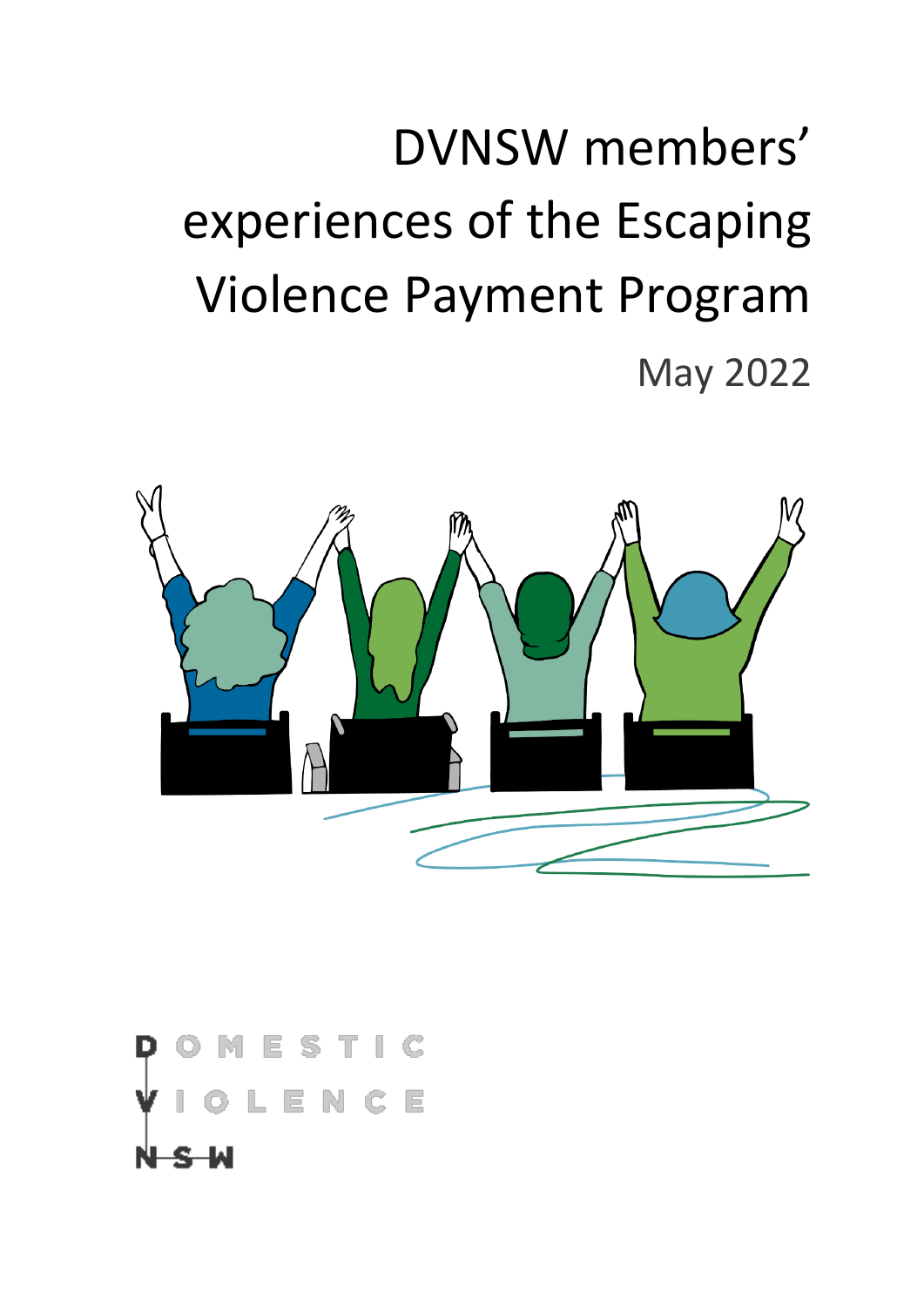## **Contents**

| Question 6: In 2022 have any of your client's been charged an 'administration fee'?19       |  |
|---------------------------------------------------------------------------------------------|--|
| Question 7: Have any of your client's received the full \$5000 (including cash/vouchers and |  |
| Question 8: Have any of your client's been offered cash rather than vouchers? 21            |  |
|                                                                                             |  |
|                                                                                             |  |

**NSW**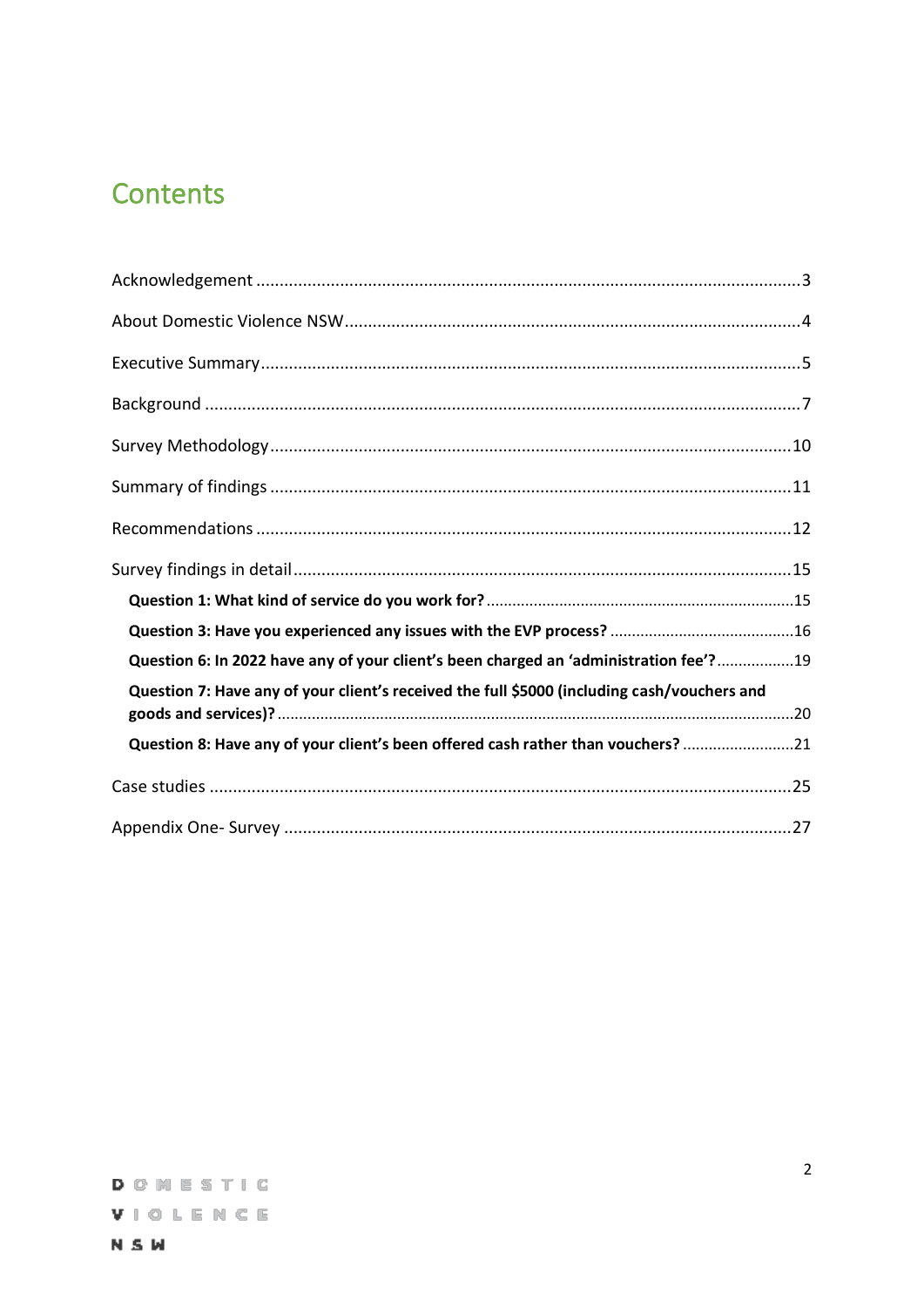## <span id="page-2-0"></span>Acknowledgement

This report was written on the stolen and unceded lands of the Gadigal People of the Eora Nation. We pay respects to the Gadigal Elders past, present and emerging.

Domestic Violence NSW would like to acknowledge Aboriginal and Torres Strait Islander people across the breadth and depth of Australia. We recognise that Aboriginal and Torres Strait Islander people have lived and cared for Country for over 65,000 years and continue to do so, honouring ancestors and knowledge holders within community, and observing ancient cultural practices.

We would like to recognise the impacts of colonisation and the ongoing systemic racism and oppression that is still present within institutions and the broader community.

We acknowledge the strength and resilience of Aboriginal and Torres Strait Islander people and hold their stories with great care.

We concede that Aboriginal and Torres Strait Islander women are at the highest risk of sexual, family and domestic violence compared with other women in Australia. We acknowledge that domestic and family violence are not part of Aboriginal culture.

Domestic Violence NSW work to position ourselves as allies, to walk alongside, to listen, to give our voice and strength, to respect, to never forget and to learn from past mistakes.

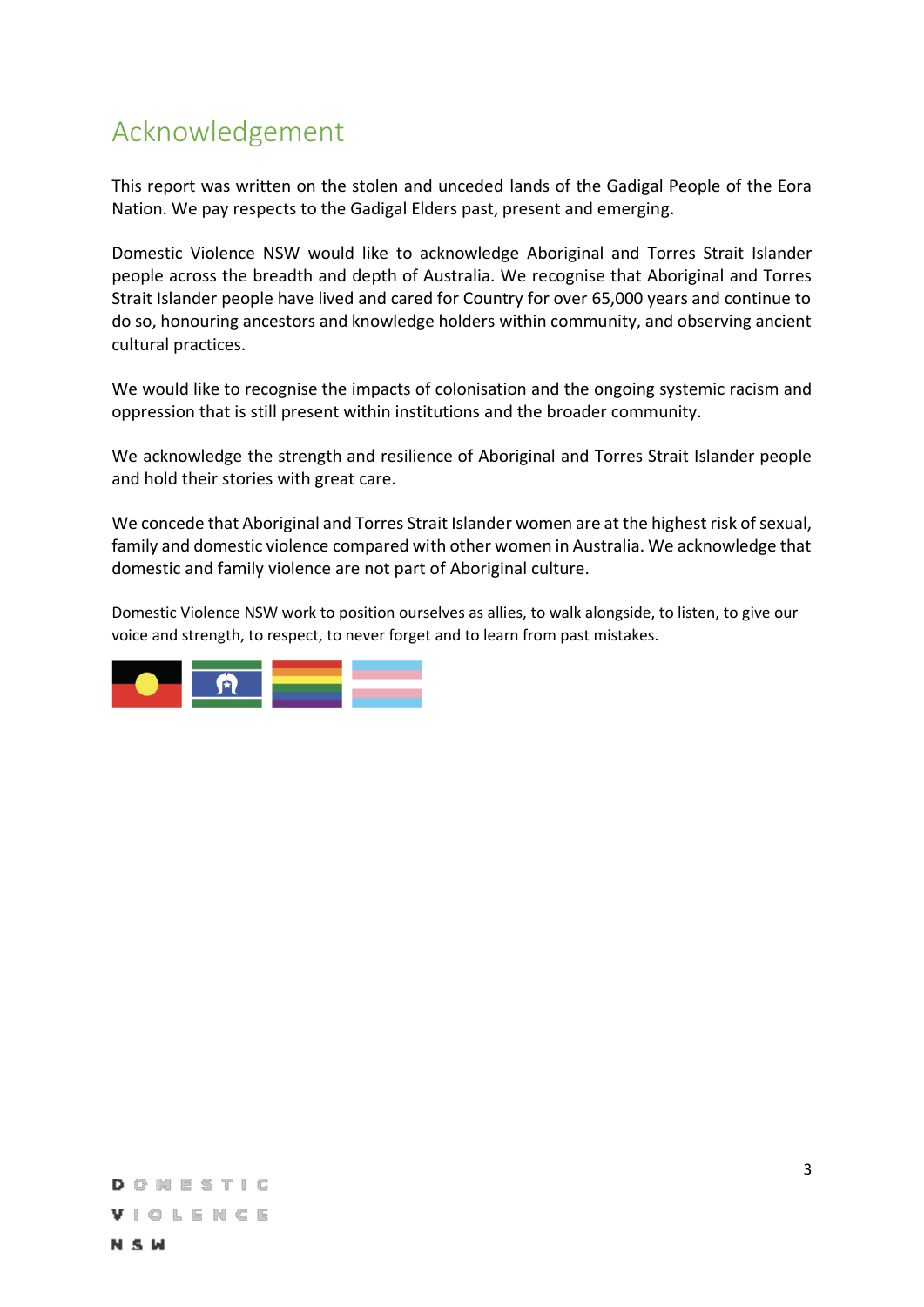## <span id="page-3-0"></span>About Domestic Violence NSW

Domestic Violence NSW (DVNSW) is the **peak body for specialist domestic and family violence (DFV) services in NSW**. We have over 125 member organisations across NSW. We work to improve policy, legislative and program responses to domestic and family violence and to eliminate DFV through advocacy, partnerships and promoting good practice.

DVNSW members represent the diversity of specialist services working in NSW to support women, families and communities impacted by domestic and family violence. They are nongovernment-funded organisations. Our member organisations include crisis and refuge services, transitional accommodation and community housing providers, family support services, Aboriginal controlled organisations and specialist CALD organisations, specialist homelessness service providers, men's behaviour change programs and networks, community organisations working with high-risk communities, specialist women's legal support services, women and children's support services, and Safe at Home programs.

We would like to thank the DVNSW members who gave their time in raising issues relevant to this report and participated in our survey.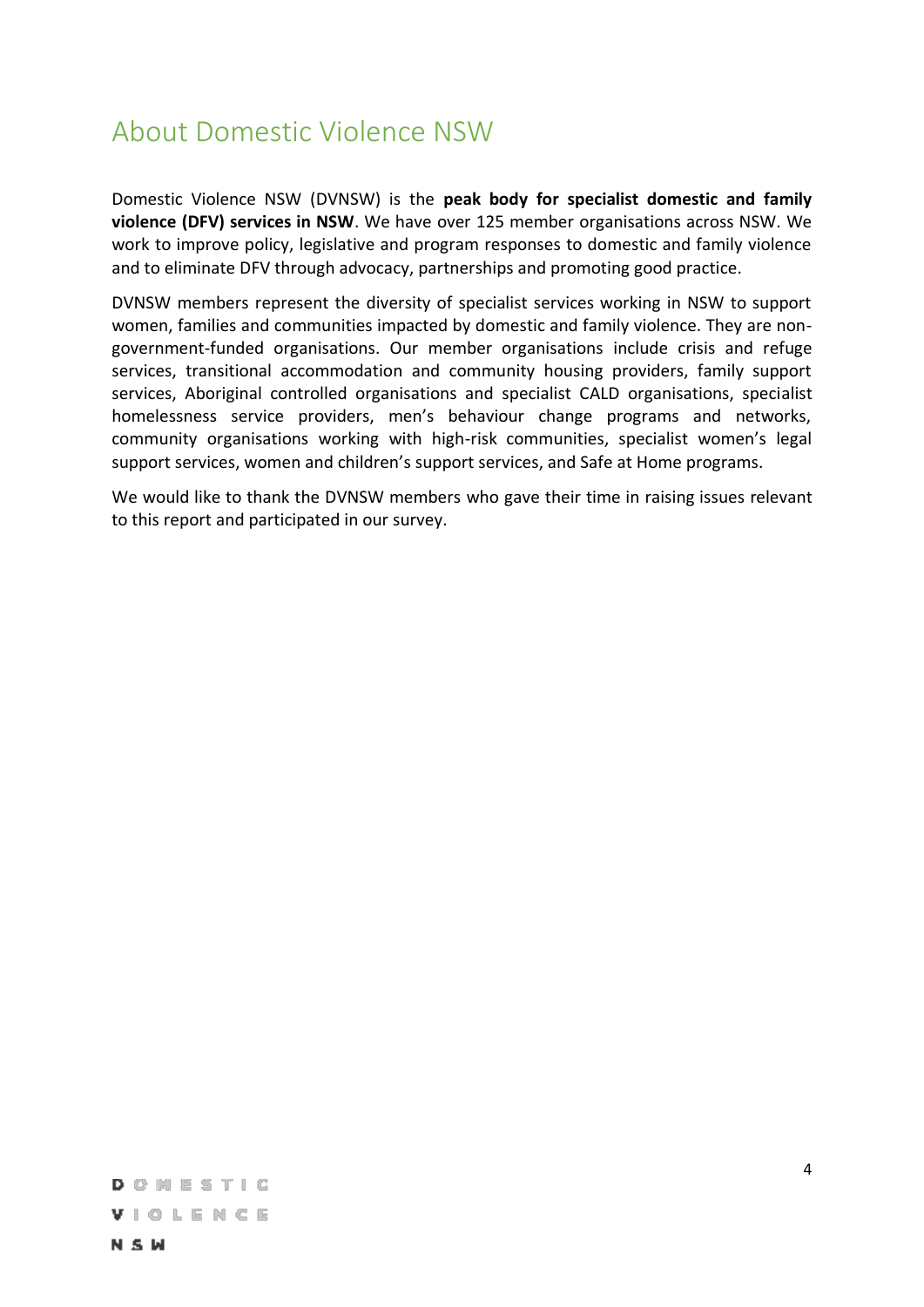## <span id="page-4-0"></span>Executive Summary

The Escaping Violence Payment (EVP) Program was welcomed by the sector upon its announcement in August 2021, as lack of access to funds is a key barrier that prevents victimsurvivors from accessing safety and/or forces their return to unsafe situations. Timely access to these funds has the potential to prevent homelessness, reduce disability and injury and support families with vulnerable children. However, since the initial rollout of the pilot commenced in September 2021, there have been serious and ongoing concerns about the implementation of the program and the impact on victim-survivors trying to access the payment.

Domestic Violence NSW (DVNSW) has continued to raise concerns with the hon. Minister Ruston, the Department of Social Services (DSS), Uniting Care, and Wesley Mission, who are contracted to administer the EVP Program. Ongoing advocacy since October 2021 has included several meetings with these stakeholders and regular escalations of issues as raised by our members, however underlying systemic issues within the EVP Program remain. DVNSW has provided recommendations to Uniting Care and Wesley Mission regarding potential improvements, most of which have not been taken onboard.

As part of our continued advocacy, DVNSW surveyed member services with results confirming previous anecdotal evidence received by members; revealing systemic issues within the EVP administration which may put victim-survivors at risk, including:

- Lack of trust in the administration of the EVP, deterring services from referring clients to the program.
- Dangerously long wait times and delays (up to 12 weeks), when timely support is vital.
- No access to the cash component at all (only vouchers), which severely limits options and freedom to women escaping violence.
- Substantial difficulty accessing the goods and services component of the package, with no clear guidelines of what may be eligible for reimbursement.
- Poor communication from EVP workers who lack DFV specialist knowledge, leaving women uncertain of their choices.
- Charging of an unanticipated 'administration fee' of \$1000.

"At the moment, I am not pursuing EVP with clients as it is too difficult and burdens the DFV service with paperwork that goes nowhere. There is no clear way to access the service and the rules change consistently."  $(DVNSW$  member)

This report details our members' experiences of the EVP Program including findings, case studies and comments.

DVNSW is in full support of the pilot continuing. Based on the findings, we make nine recommendations to improve the EVP administration including:

**DOMESTIC** VIOLENCE **NSW**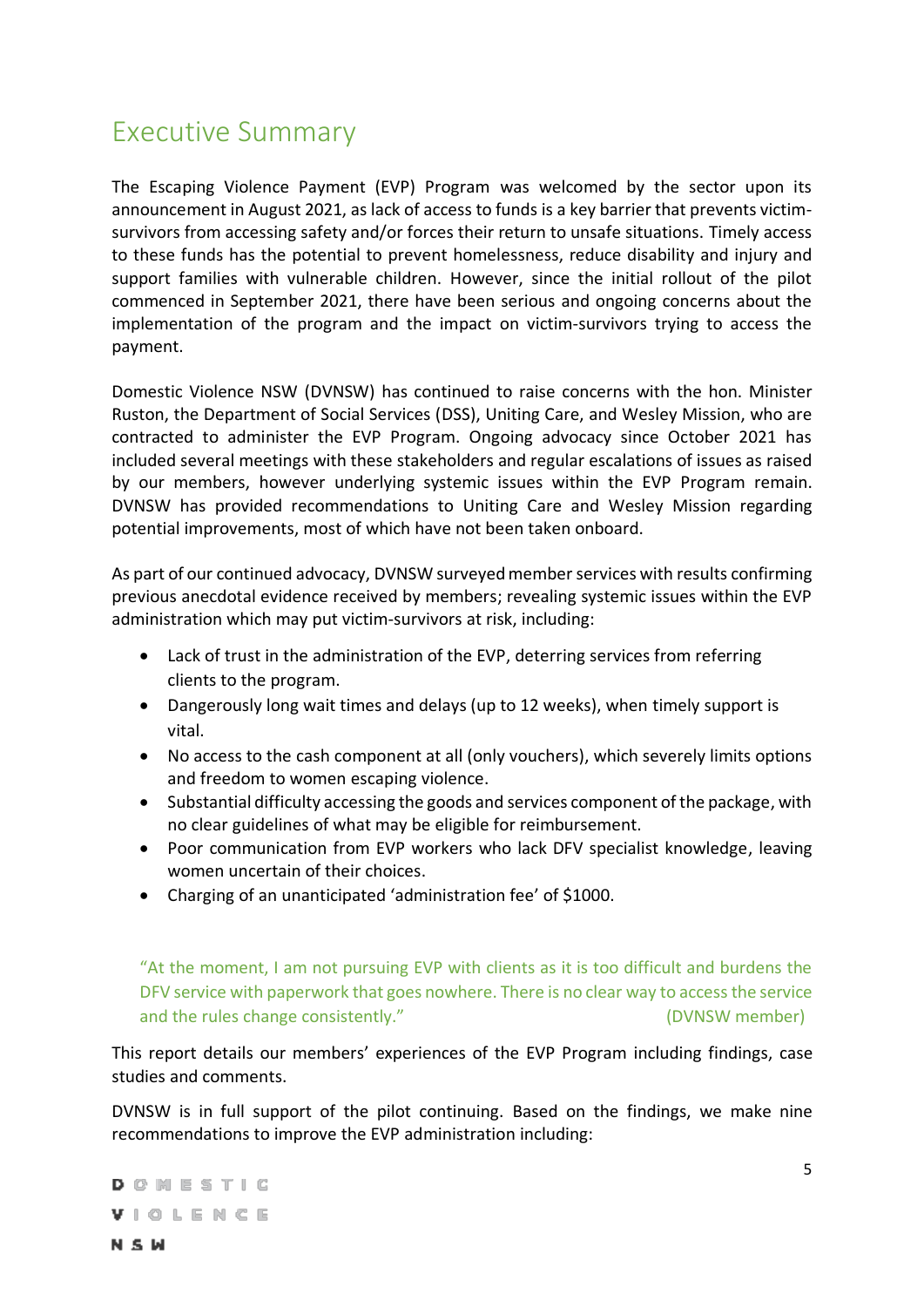- 1. Ensure future contracts are delivered by specialist DFV service providers.
- 2. Offer dignity of choice to victim-survivors by repackaging the payment as \$5000 in cash.
- 3. Decrease delays in payments and increase efficiency by introducing a seven-day payment processing agreement.
- 4. Reduce re-traumatisation of victim-survivors by improving EVP workers' responses; provide specialist DFV training to EVP caseworkers.
- 5. Extend the 12-week case management timeframe to twelve months.
- 6. Provide regular information sessions by the EVP with specialist DFV services, so that information can be share and issues can be raised and addressed.
- 7. Make EVP summary data publicly available on a quarterly basis to ensure transparency.
- 8. Release data on the number of applicants who have been charged an administration fee and ensure they are paid the full amount, retrospectively.
- 9. Expand eligibility to include victim-survivors of family violence.

DVNSW calls on the Federal Government to immediately take action to improve the administration of the EVP program and ensure help is available to those who need it when fleeing violence.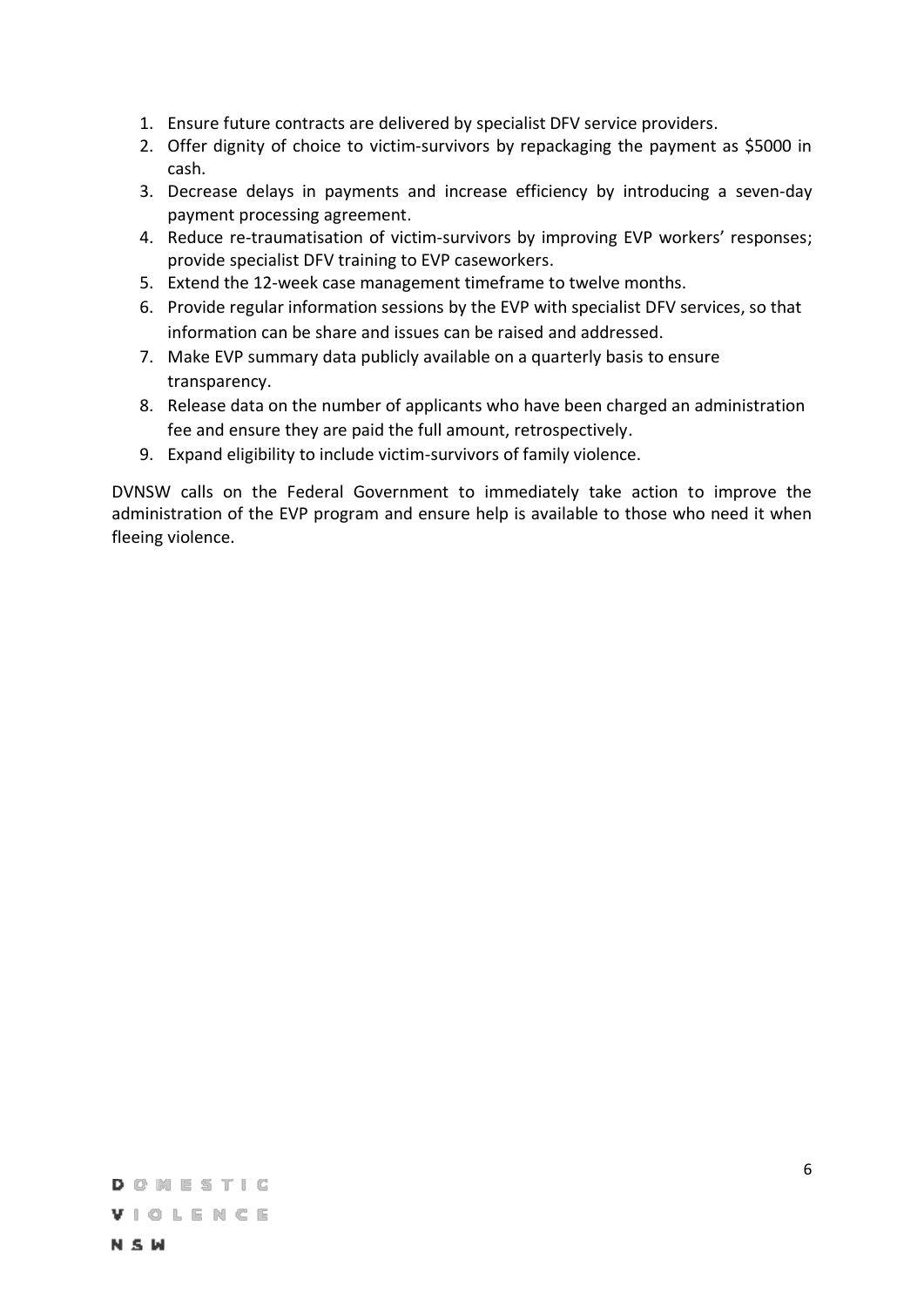## <span id="page-6-0"></span>Background

Uniting Care were contracted by the Department of Social Services (DSS) to administer the EVP program across Australia, commencing in September 2021. Wesley Mission was subcontracted to facilitate the program in NSW and the ACT. To support the implementation, DVNSW hosted an information session with Wesley Mission for our members regarding the rollout of the EVP program in September 2021.

#### EVP Program Concerns

The information session followed by the initial implementation of the EVP program prompted widespread concern from the sector, with concerns the initial implementation had serious, negative consequences for victim-survivors applying to access the EVP. Sector concerns included inappropriate eligibility requirements, confusing and inappropriate payment structure, significant processing delays, and the burden of excessive paperwork on an already under-resourced domestic and family (DFV) sector.

#### EVP Program Advocacy

In November 2021 DVNSW supported the sector's advocacy by facilitating the writing of an open letter from the sector to the Hon. Minister Ruston, Minister for Women's Safety (Cth) and Minister for Families and Social Services (Cth), and the Hon. Minster Payne, Minister for Women (Cth). The letter had over 135 signatories and called for urgent changes to the implementation and eligibility criteria of the EVP Program and resulted in a meeting with the Hon. Senator Ruston on 11<sup>th</sup> November 2022.

During this meeting, the sector's concerns were heard by the Minister, certain points were clarified, and the Minister expressed her dedication to improving access to finances for people escaping domestic and family violence. However, in the time since, DVNSW continued to receive numerous and ongoing feedback from the sector including:

- long wait times and delays (up to 12 weeks),
- lack of communication from EVP workers,
- no access to a cash payment (vouchers only),
- difficulty having items/services approved for brokerage,
- insistence on use of preferred suppliers for goods, and
- payments being capped at \$4000, due to an administration fee.

DVNSW shared this feedback from the sector directly with DSS and Minister Ruston's office via email and again wrote to Senator Ruston in February 2022 highlighting these issues. Ruston's office assured DVNSW that the charging of an administration fee should not happen and would not continue to happen. Minister Ruston also emphasised the importance of victim-survivors having access to cash, rather than vouchers.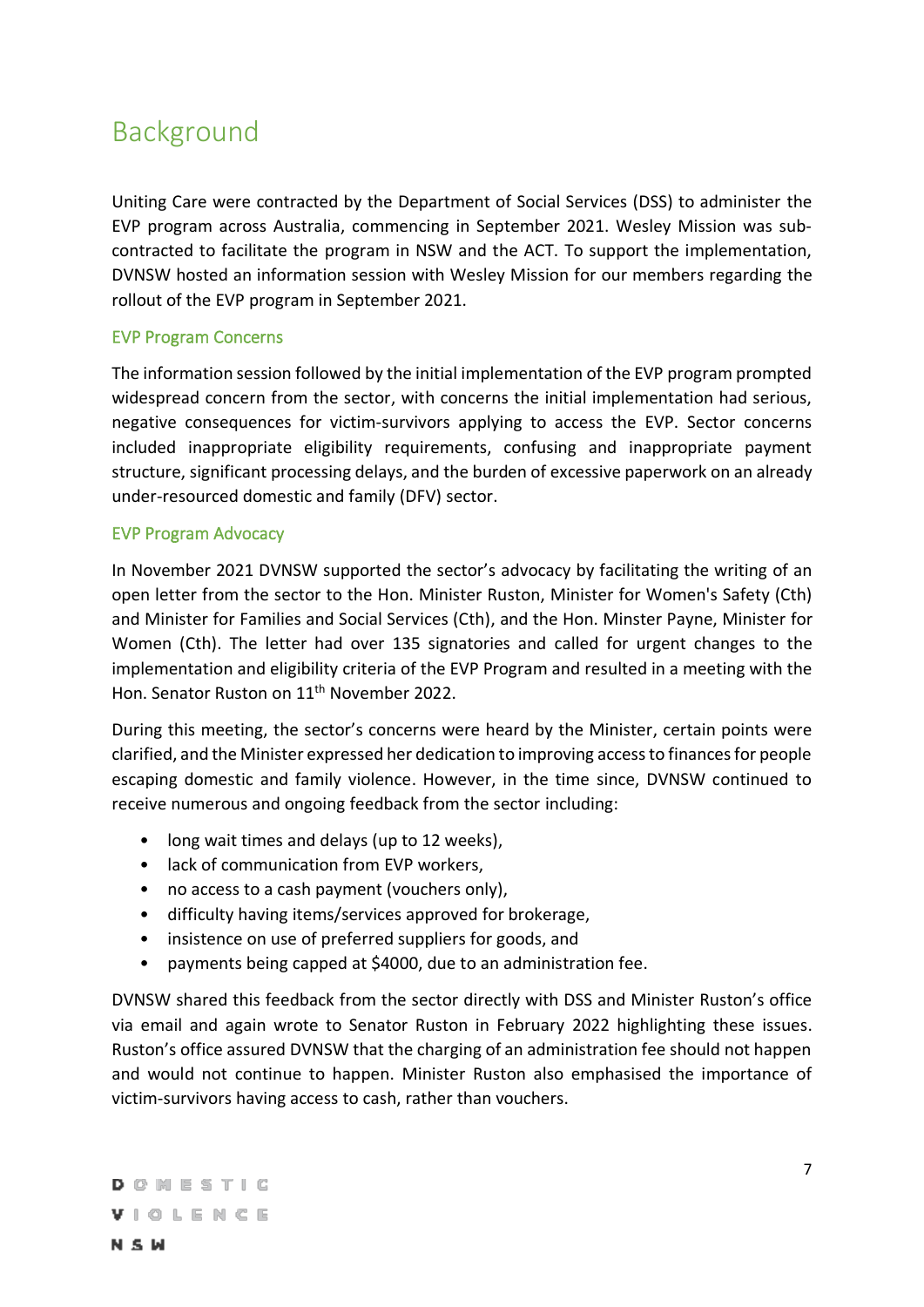#### Uniting Care

We met with Uniting Care on 8th December 2021 to openly discuss concerns from the sector and provide member feedback. At Uniting's request, we shared a series of deidentified emails containing feedback from members, with the same provided to DSS. We met with Uniting Care again on  $25<sup>th</sup>$  February 2022, due to continued feedback from members of ongoing concerns of the same nature. During this meeting Uniting Care committed to:

- Ensure \$1500 cash payment would be available for victim-survivors via pre-paid card or bank transfer.
- EVP workers would ensure available balance on vouchers before sending to clients (as a number of services reported victim-survivors received vouchers with no or very low balance).
- Explore more affordable deals for available goods through their networks if the required volume exists.
- Consider sharing data on improved wait times, number of applications received, and number of payments made, including cash/vouchers and goods and services.

#### Administration Fee

DVNSW received ten allegations from members regarding an administration fee of \$1000 being charged to victim-survivors in 2021. Evidence was sent to DSS in December 2021. DSS confirmed that all administration costs for the EVP Program were covered by DSS and that Uniting Care and Wesley Mission should not be charging victim-survivors an administration fee. However, DVNSW continued to receive reports from members that this was still occurring in early 2022.

This information was escalated to Uniting on initial allegation and again in January 2022 with evidence. Uniting is yet to formally respond to the allegations.

#### **Solutions**

DVNSW has made some suggestions to Uniting to improve the EVP program during face-toface meetings on 8<sup>th</sup> December 2021 and 25<sup>th</sup> February 2022 and via email communication. Suggestions include:

- An agreed payment processing time of 7 days (similar to Victims Services immediate needs support packages). This would provide clients and workers with some assurance and assist clients in their planning to safely escape the violence, as the payment intends to do.
- Appoint an escalation point in the team at Wesley Mission/Uniting across all states and territories, so that domestic and family violence workers have a process to follow when they are experiencing issues with a payment.
- Wesley and Uniting Care to hold regular information sessions for DFV services, so that Uniting can offer the correct information regarding payments and so that workers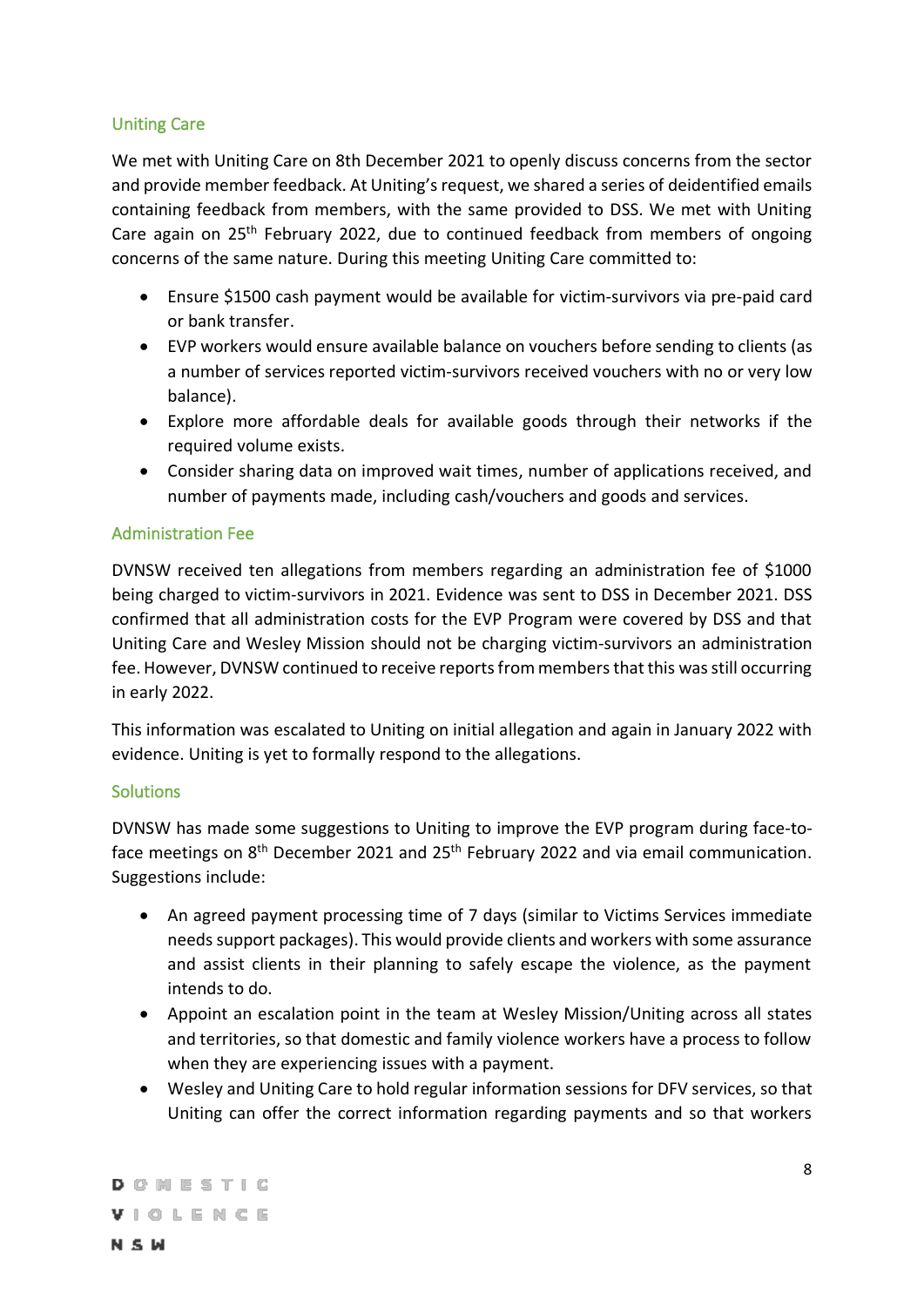have the opportunity to give feedback with Uniting/Wesley to better understand the issues at hand and make improvements.

• Release summary data on the EVP program including existing backlog, number of applications received, and payments made (with breakdown of cash/vouchers and goods and services).

#### Response

Uniting Care have not agreed to a payment processing time, information sessions for members, or to release program data, however they have taken onboard DVNSW feedback regarding the importance of an escalation point. Currently, matters are escalated through DVNSW, as there is no escalation point available directly at Uniting/Wesley. DVNSW then escalates individual matters to Wesley Mission for support. We have heard from members that often cases are resolved after we have escalated them, however members report that without escalating to DVNSW, outcomes for clients are very poor, with issues ongoing including:

- continued delays,
- confusion regarding access to cash/vouchers,
- difficulty obtaining approval for brokerage for goods and services,
- poor, delayed or no communication,
- misinformation from EVP workers, and
- lack of DFV awareness and trauma-informed responses from EVP workers.

#### Systemic Concerns

While the sector appreciate Uniting Care and Wesley Mission have been responding to matters on a case-by-case basis as escalations are received, the underlying systemic issues within the EVP Program administration continue to remain, despite continued feedback and advocacy with Uniting Care, DSS, and Minister Ruston.

To support our advocacy, we asked members to complete a short survey of their experiences with EVP. The aim of this survey is to provide data on the ongoing concerns about the EVP Program administration and propose recommendations to improve the EVP. These recommendations include improving accessibility and offering dignity of choice to victimsurvivors, decreasing delays in payments, reducing re-traumatisation of victim-survivors by improving EVP workers' responses, and reducing the burden of paperwork on DFV services.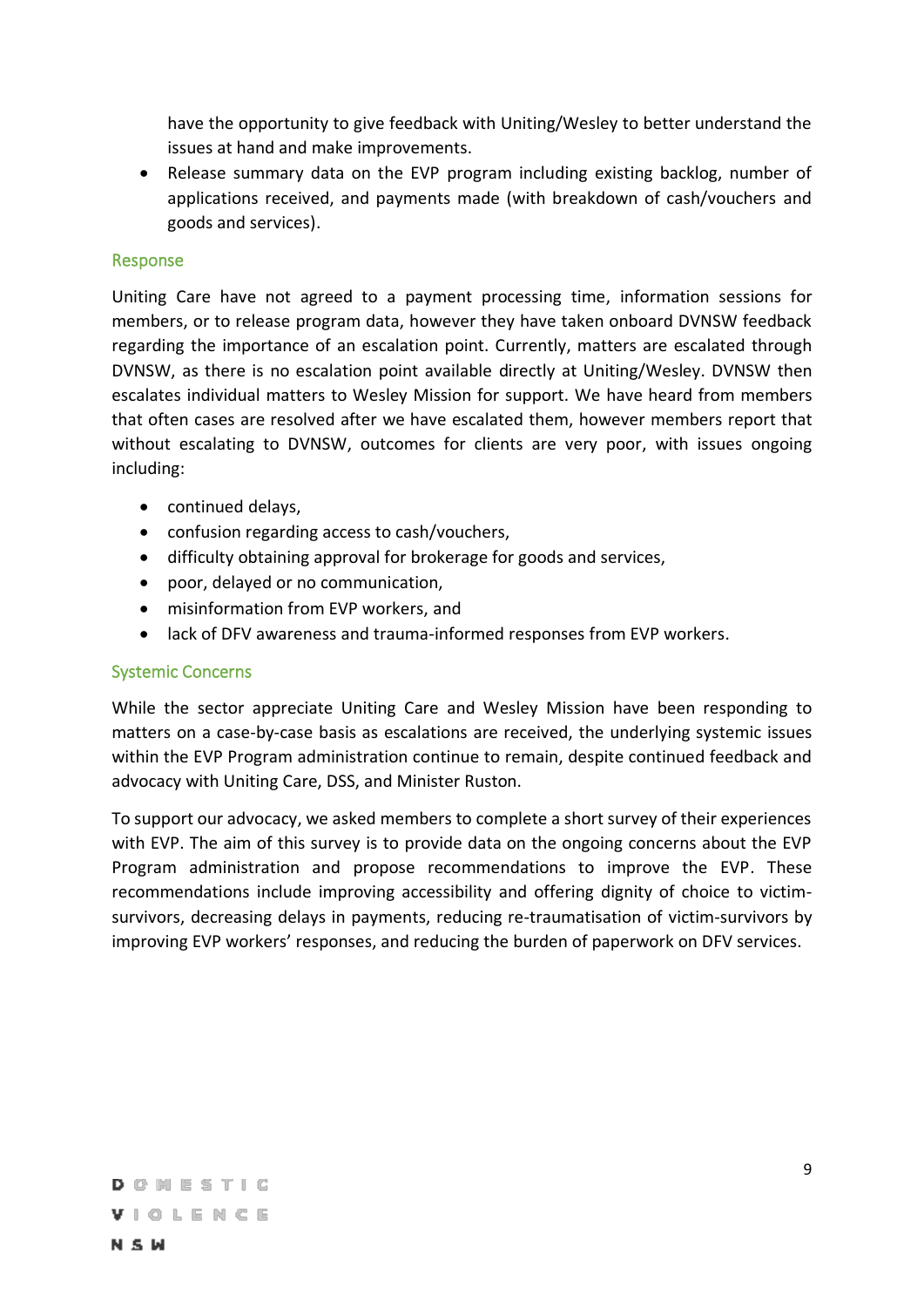## <span id="page-9-0"></span>Survey Methodology

DVNSW provided an online survey to its members from 29th March to 8th April 2022 around their experiences with the EVP (see appendix one). The survey contained nine questions and was designed to collect data regarding issues that had previously been reported to DVNSW by members. The aim of the survey was to determine how widespread these issues were and if there had been any improvement since our advocacy. For example, the question regarding the administration fee specifically refers to a fee charged in 2022. This was so only new fees were captured to ensure face validity.

The survey was distributed to members via email and received seventy-nine responses. This is a relatively high response rate for a DVNSW survey, particularly during a time when members have reported they are incredibly busy with issues such as natural disasters, responding to the pandemic, and being understaffed and underfunded.

We note a potential limitation in the research is that workers who have already ceased applying for the EVP for clients, as per question five of the survey, may not have completed the survey, feeling they were unable to provide contemporary examples. As such, we anticipate this figure is higher than captured. Data analysis was performed primarily through univariate analysis.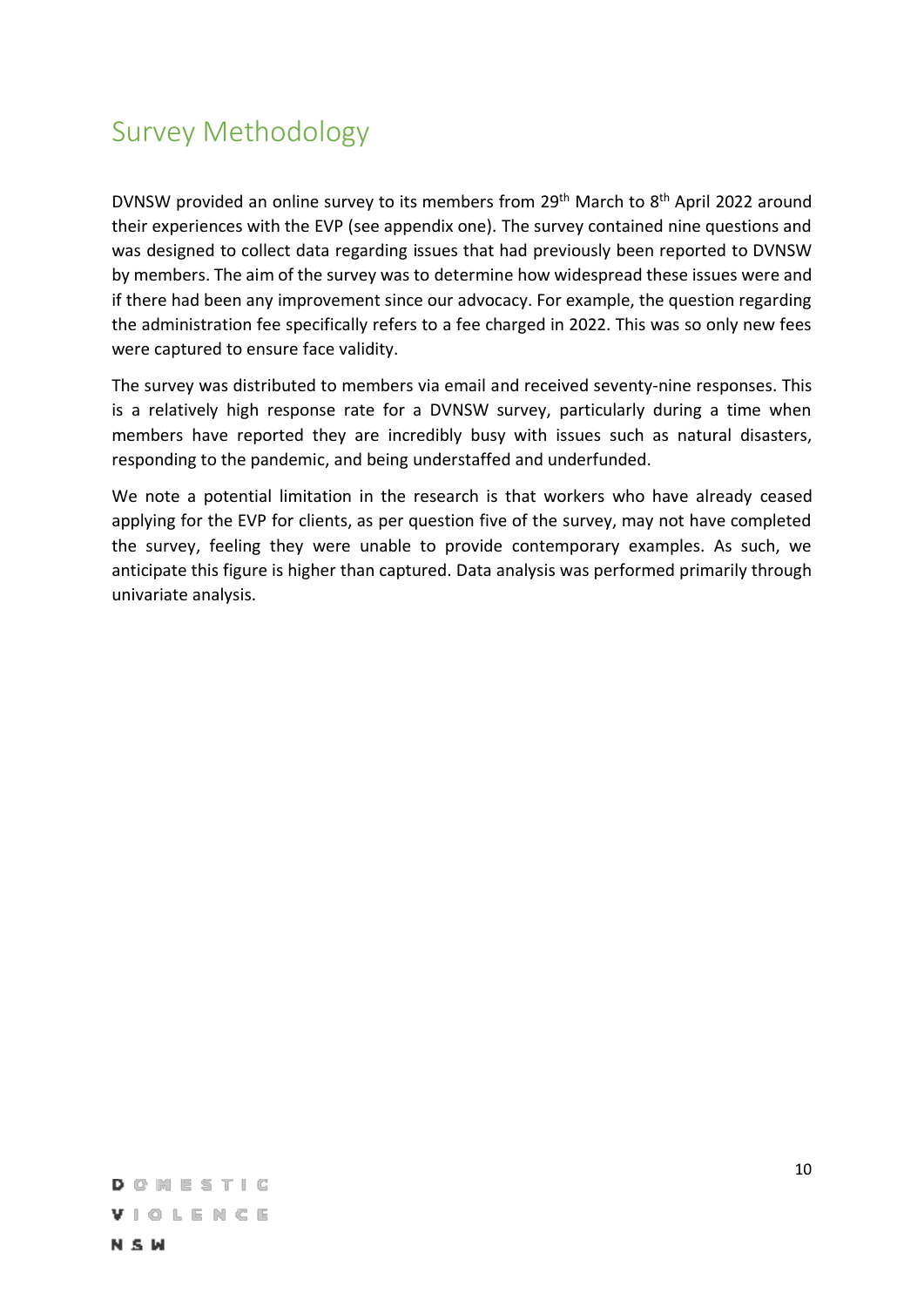## <span id="page-10-0"></span>Summary of findings

Results of the survey confirmed previous anecdotal evidence received from members, revealing systemic issues within the EVP Program administration. These issues are putting victim-survivors at risk due to significant delays in processing payments, substantial difficulty accessing the goods and services component of the package, and poor communication from EVP workers who lack DFV specialist knowledge.

Findings include:

- 1. 89% of specialist DFV services said they had experienced issues with the EVP process.
- 2. 72% of specialist DFV services said EVP issues had deterred them from recommending clients apply for the payment.
- 3. Only 15% of specialist DFV services said victim-survivors had received the full \$5000 (including cash/vouchers/good and services).
- 4. Only 33% of specialist DFV services said victim-survivors had been offered cash rather than vouchers.
- 5. 15% of specialist DFV services said victim-survivors had been charged an administration fee in 2022.
- 6. Other EVP issues reported include:
	- 77% of specialist DFV services reported communication issues with the EVP team.
	- 66% of specialist DFV services reported experiencing repeat requests for information/evidence.
	- 58% of specialist DFV services reported experiencing delays receiving cash payments.
	- 58% of specialist DFV services reported experiencing approval issues for payment of goods and services.
	- 51% of specialist DFV services reported accessibility issues for victim-survivors.
	- 48% of specialist DFV services reported victim-survivors experienced delays receiving vouchers.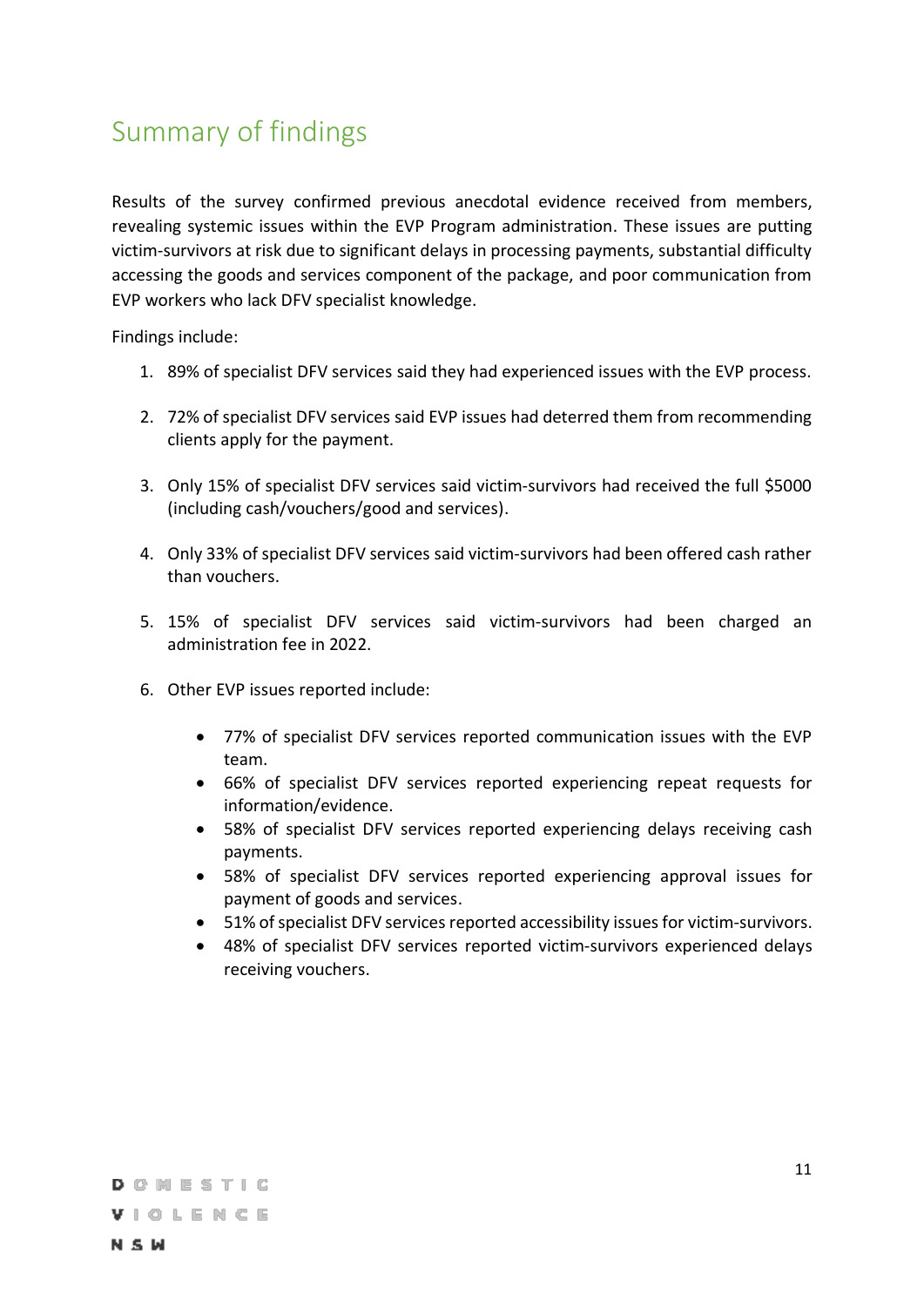## <span id="page-11-0"></span>Recommendations

#### **1. Ensure future contracts are provided to specialist DFV service providers, administered on a state-by-state basis.**

The current administration of the Escaping Violence Payment (EVP) Program by nonspecialist providers is putting victim-survivors at risk due to significant delays in processing payments, difficulty accessing the goods and services component of the package, and poor communication from EVP workers who lack DFV specialist knowledge.

In NSW, the Women's Domestic Violence Court Advocacy Services (WDVCASs) are often the first point of contact for women experiencing domestic and family violence and are the only state-wide domestic and family violence specialist service. These services are best placed to assess the needs of women and would save women the trauma of having to retell their story. In many cases the front-line services are already doing the bulk of the administration for the EVP team, as evidenced in the survey.

#### **2. Re-package EVP as a \$5000 cash payment by removing the requirement of brokerage for goods and services.**

\$5000 in cash payments for victim-survivors provides dignity of choice and would also mean less administration for EVP caseworkers and DFV services. Cash is a better option for people who are escaping violence as it provides them with agency, which they may have been deprived of during an abusive relationship. Victim-survivors are best placed to determine what they need and how the money is best spent, rather than a non-specialist third party making these judgements for them.

**The full \$5000 payment should be available to all applicants who are eligible for EVP, with cash being the preferred method of payment.** Only 15% of survey respondents said their clients had received the full \$5000 (including cash/vouchers/good and services) and only 33% said their clients had been offered cash rather than vouchers. Vouchers are not valid for on-line use, thus limiting victim-survivor's choice.

In lieu of full payments being made available in cash, the process for applying for brokerage for goods and services should be simplified and streamlined to ensure:

**A) EVP workers communicate directly with victim-survivors rather than DFV services in approval of brokerage. This would speed up the process and reduce the burden of administrative paperwork on DFV services.** 58% of survey respondents reported experiencing approval issues for payment of goods and services.

 $D \circ M \to S$  T  $\vdash C$ VIOLENCE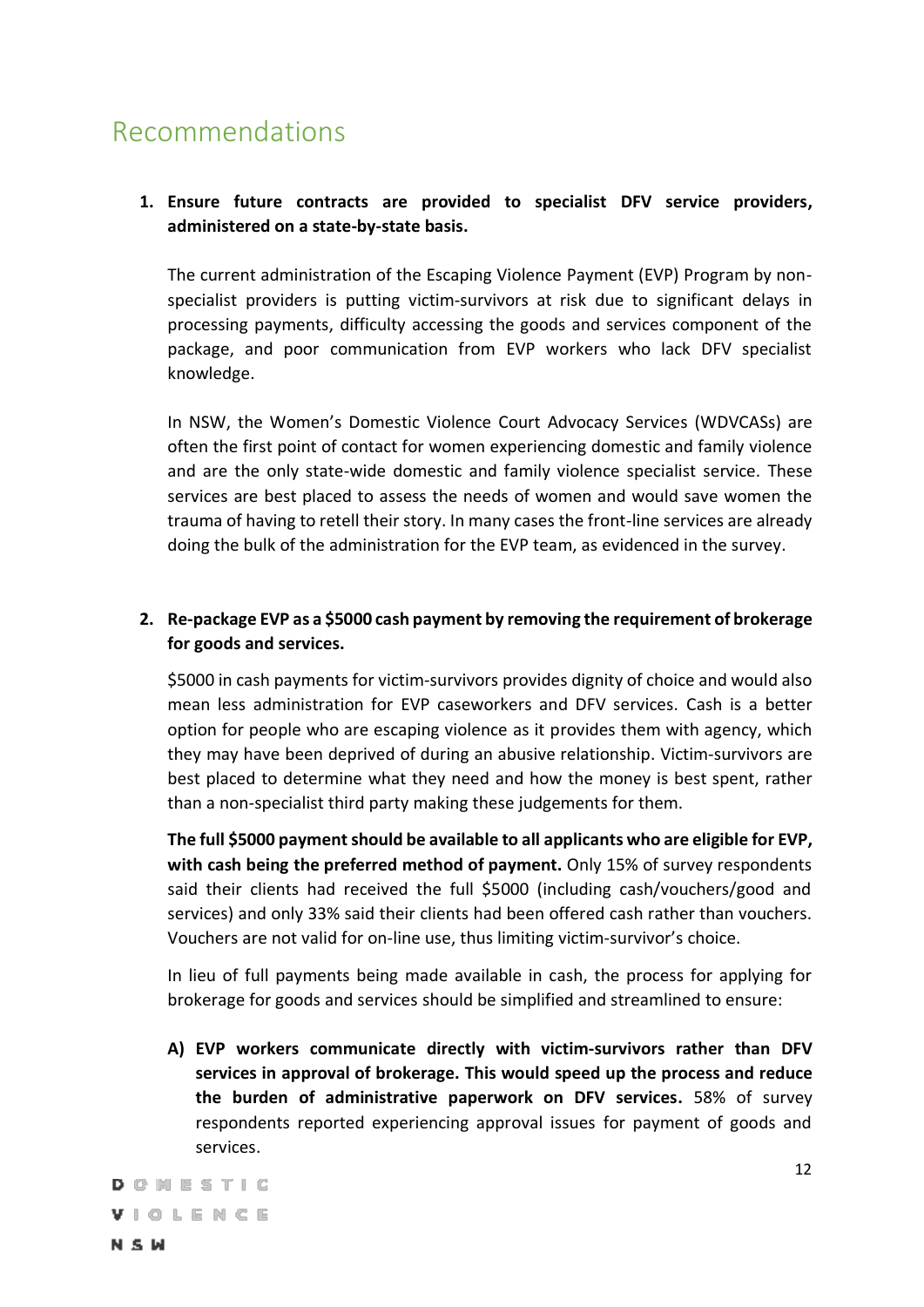**B) Reduce the evidence requirement for invoices for goods and services and allow quotes.** Many retail stores do not provide invoices, thus restricting victimsurvivors' choice. As identified in the comments in Question 4 and in Case study 2, services have reported difficulty in having items approved for brokerage, particularly at more affordable stores including Kmart, Big W, and Fantastic Furniture that are often preferred by victim-survivors, as these stores do not provide invoices.

#### **3. Commit to a 7-day EVP processing time from the date the application is received for funds to reach victim-survivor's accounts.**

Committing to a 7-day timeframe for payment would assist victim-survivors in planning a safe exit from the relationship. Without a known timeframe for payment, victim-survivors may be placed in danger if they are relying on these funds to escape the violence.

#### **4. Provide specialist DFV training to EVP caseworkers and ensure they are working within a trauma-informed framework that recognises the specific needs of victimsurvivors from a diverse range of backgrounds and offers flexible service responses.**

There are significant communication issues with the current EVP caseworkers, showing a lack of understanding of trauma-informed principles, creating a negative experience for victim-survivors who are trying to access the Program. 77% of survey respondents reported communication issues with the EVP team and 66% reported experiencing repeat requests for information/evidence.

The [DVNSW Good Practice Guidelines](https://www.dvnsw.org.au/wp-content/uploads/2020/11/DFV-Practice-Guidelines-1.pdf) are a good example of an evidence based framework that EVP case workers should adhere to.

#### **5. Extend the 12-week case management timeframe to twelve months.**

This would demonstrate a better understanding of the complexities and intersecting dynamics of domestic and family violence, including mental health or post-traumatic stress. An extended timeframe would allow victim-survivors who have experienced crisis and trauma and may have other complex issues more time to make use of the funds appropriately.

**6. The EVP should provide regular information sessions with specialist services so that services can provide updates on any issues. We believe this will increase trust with the sector in the EVP Program and increase referrals.**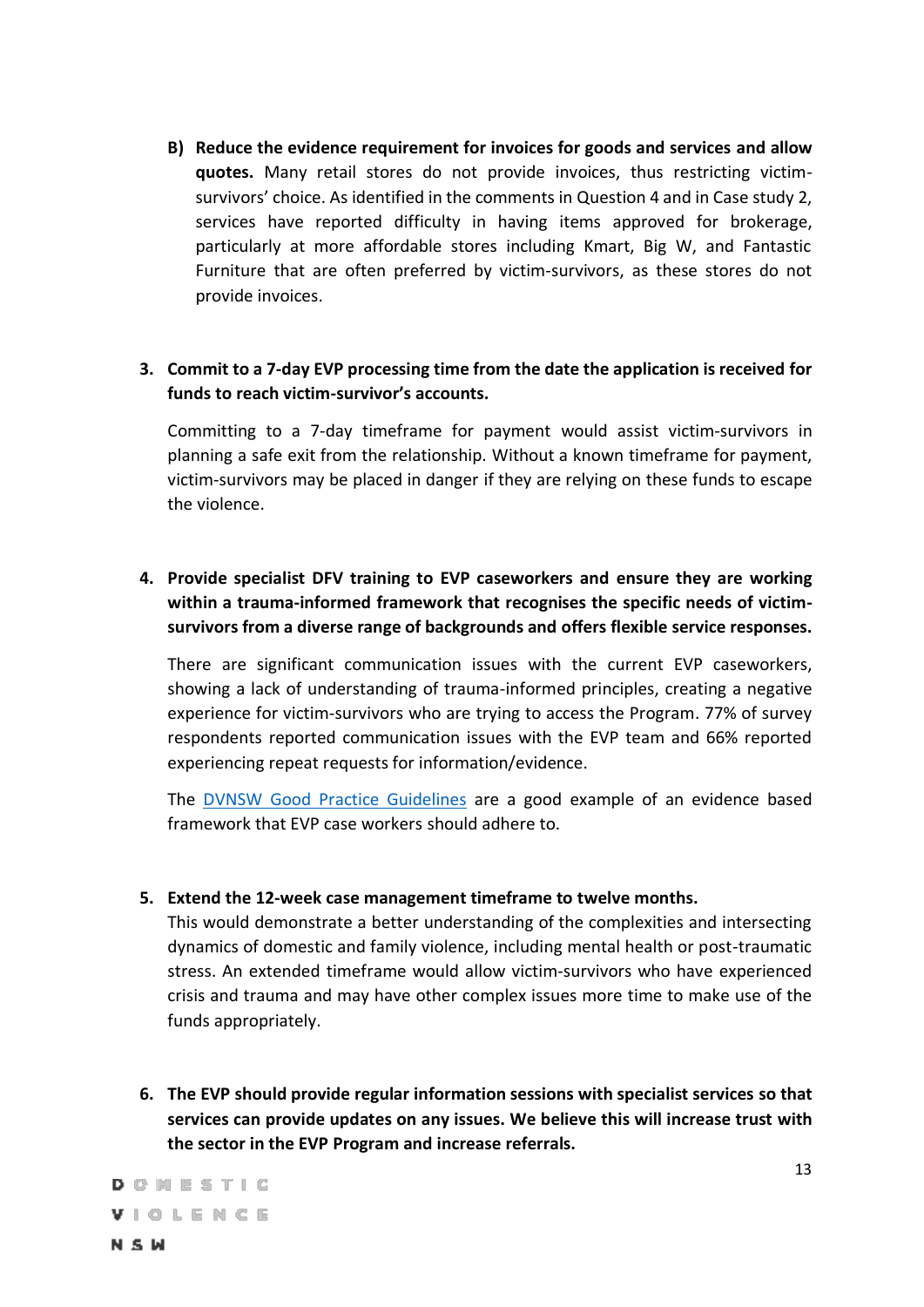Trust in the administration of the EVP is very low, with 72% of survey respondents reporting that issues experienced have deterred them from referring clients to the Program. Providing specialist services with a platform for raising concerns, where feedback is considered to inform improvements to the EVP will, over time, increase trust in the Program that will increase referrals.

- **7. Make EVP data publicly available on a quarterly basis, including:**
	- **Number of payments made**
	- **Number of applications received**
	- **Total amount received per applicant (including breakdown of cash, vouchers, goods and services)**
	- **Time taken from application received to payment made**
	- **Number of referrals made to other services**

Sharing public data will provide transparency to the sector and will increase trust in the EVP. If data cannot be made public, then it should be shared with Peak bodies in order to make comparisons between anecdotal feedback received from the sector and actual payments. This data would also be useful in examining trends in the demand for support which could support future initiatives.

#### **8. Release data on the number of applicants who have been charged an administration fee and ensure they are paid the full amount, retrospectively.**

15% of survey respondents reported their clients were charged an administration fee in 2022. This may not represent the true extent of the issue, as some providers may not have been made aware of this, with comments indicating that EVP workers were not transparent about charging an administration fee. To help regain credibility, the EVP should release this data or at the very least, make sure all eligible victim-survivors receive the full amount.

#### **9. Expand eligibility to include victim-survivors of family violence.**

While the program is designed to support victim-survivors to leave violent relationships and this tends to apply to intimate partner relationships, victim-survivors experiencing family violence would still benefit from the financial support.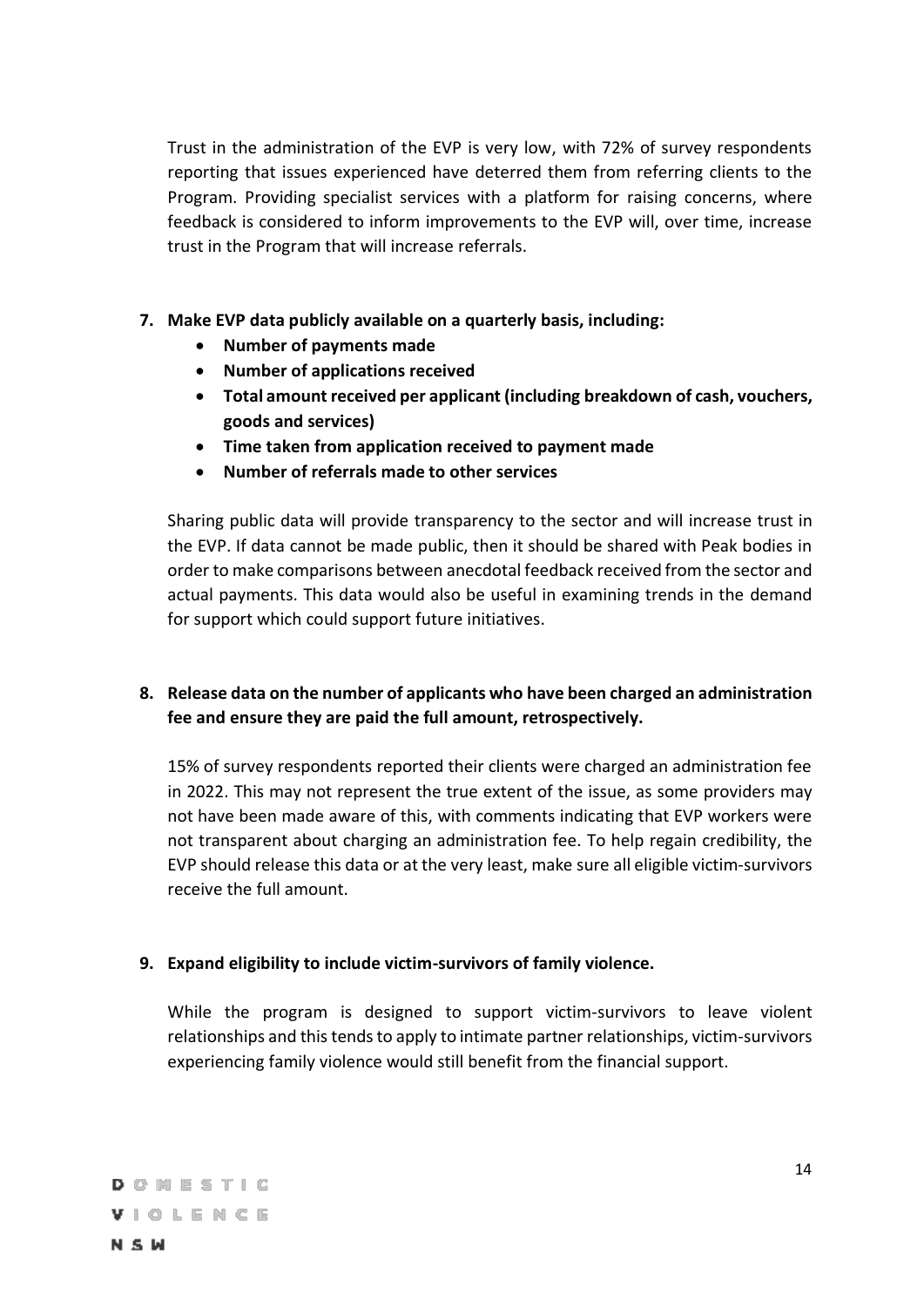## <span id="page-14-0"></span>Survey findings in detail



#### <span id="page-14-1"></span>Question 1: What kind of service do you work for?

The majority of members who responded to the survey were domestic violence specialist services, including DFV Specialist Service (various), Women's Domestic Violence Court Advocacy Services (WDVCASs), Staying Home Leaving Violence services, refuge services, and specialist counselling services. Non-specialist DFV services were also surveyed, which include specialist homelessness services, transitional accommodation, family support services, generalist homelessness services, and a safe house.

Figure 1, Services worked for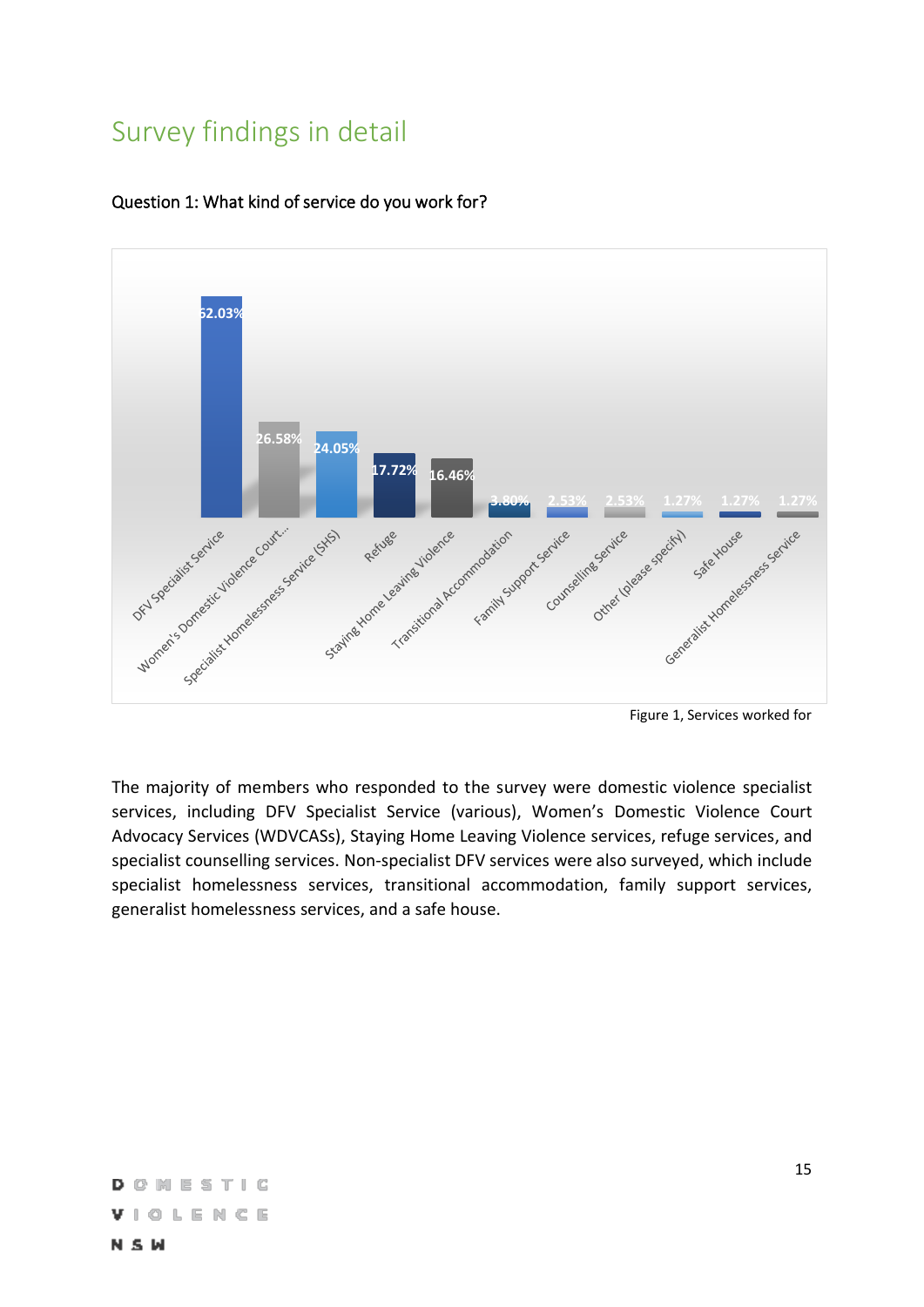#### <span id="page-15-0"></span>Question 3: Have you experienced any issues with the EVP process?



Figure 2, EVP issues

Over 89% of respondents said they have experienced issues with the EVP process. Details of these issues and explored in question four.

## **76.71% 65.75% 57.53% 57.53% 50.68% 47.95% 38.36%**Approval issues for payments and dependence Contratividation issues with the cute reach Delays receiving cash payments Regard requests for Amento & Society of Ments Other (degree specify) Delays receiving Journers

#### **Question 4: What issues with EVP have you experienced?**

The survey collected data on a range of issues that had previously been identified by members. These issues were further detailed in the free-text boxes both in this question and in question 9.

**DOMESTIC** VIOLENCE **NSW** 

Figure 3, Type of issues experienced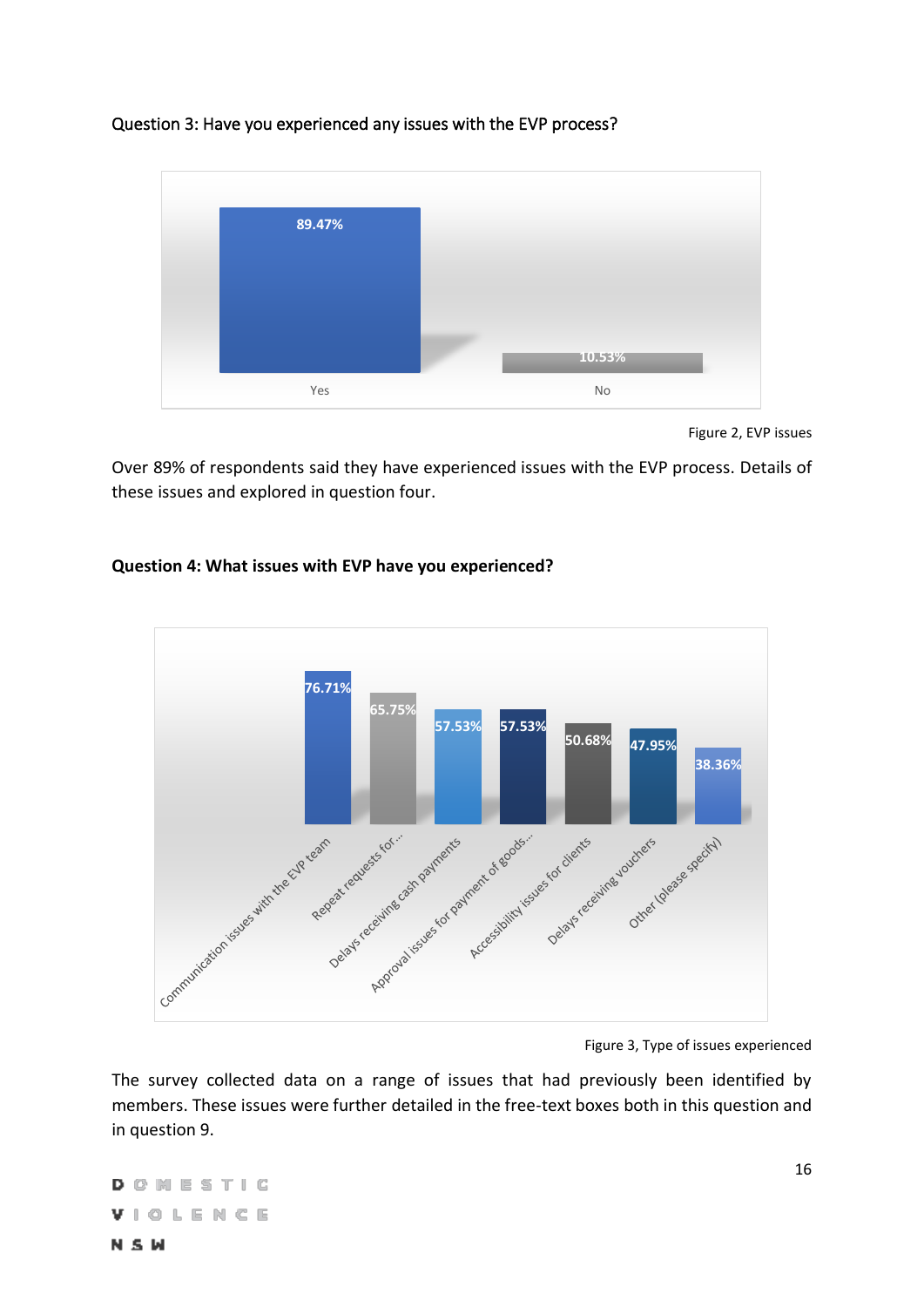#### Comments from survey respondents regarding systemic issues:

"Nothing done until it is escalated. Denial of inadequate service provision at the Wesley end."

"Is another judgement-based system that makes them [victim-survivors] feel unworthy."

"This payment is designed for escaping domestic violence, I don't think the way it has been set up will help any women from actually leaving the violence."

#### Comments from survey respondents on the issue of approval for goods and services:

"The invoices clients need to get have to have specific details e.g., it has to say the word 'invoice' on the document. However, a lot of stores, e.g., Fantastic Furniture can't produce a document that says 'invoice', instead it says 'sales order' which contains the same information, but EVP won't accept it. Fantastic Furniture is the best option for clients in our area as it is cheap and has a wide variety of options for furniture."

"Issues finding stores which provide specific types of invoices that EVP will accept."

"There are delays getting invoices, furniture orders and reimbursements processed."

#### Comments from survey respondents on the issue of repeat requests for information:

"Wesley Mission requested evidence that I sent multiple times and was continued to be asked for the same evidence to be sent. Since sending a month ago I have not heard back to see if it has been approved. She [the victim-survivor] needed support with moving and has since moved without help of this payment as we were unable to rely on it."

"Evidence required needs to be clearer to stop the additional requests for more information, which takes more time for payment to be approved."

#### Comments from survey respondents on the issue of delays in processing:

"Still waiting for a response almost 4 weeks and 3 emails later."

"Extremely long wait times, no communication/difficult to communicate with, and applications are difficult to complete if the client is attempting to do this themselves."

#### Comments from survey respondents on communication issues:

"EVP staff not contacting clients directly but expecting the referrer to be the intermediary (this is time consuming and confusing for the client)."

"Worker advised she could only communicate with me and not client."

"Attempted to ask questions and no reply."

 $D \cap M \in S$  Tic VIOLENCE

**NSW**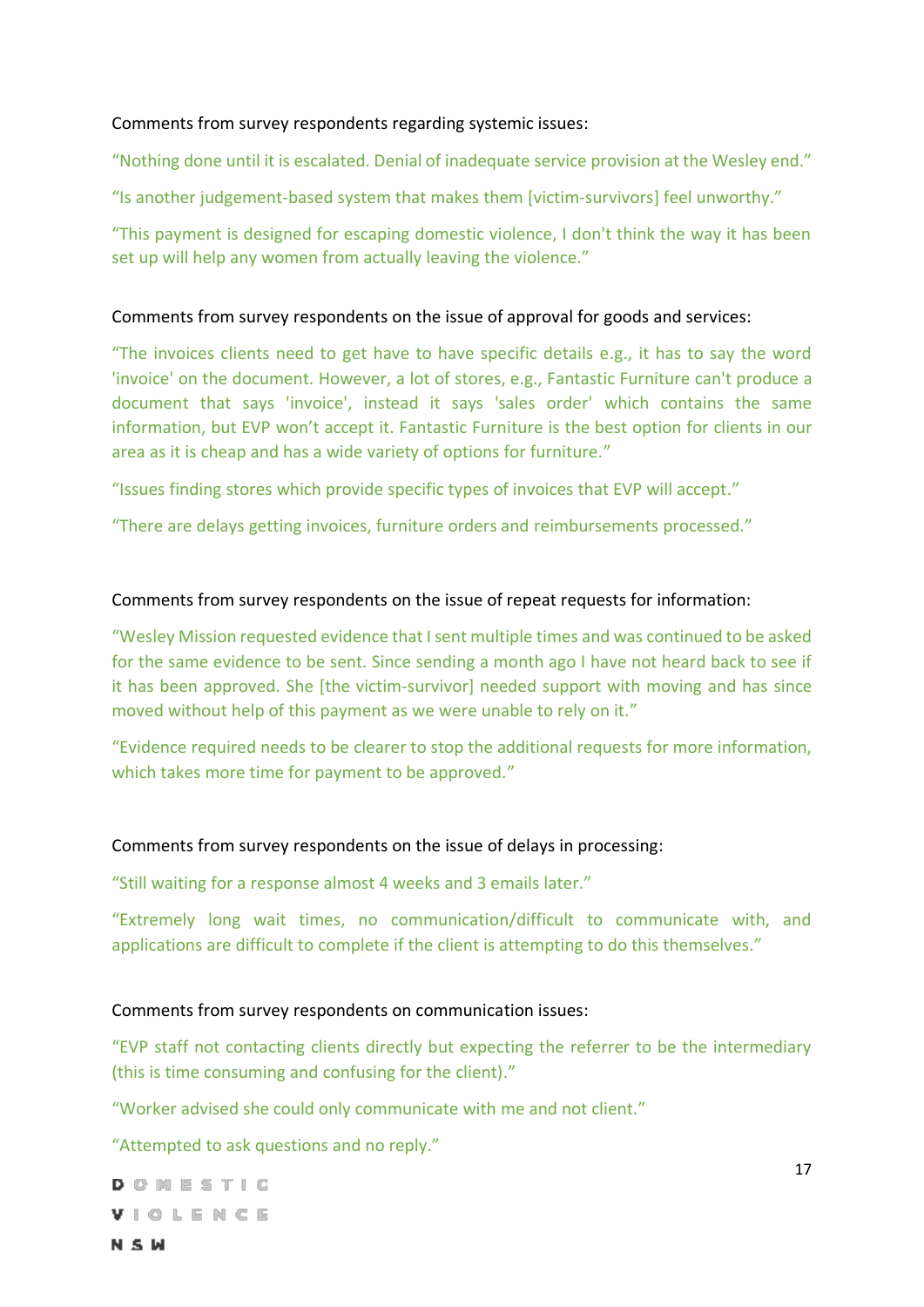#### **Question 5: Have issues deterred you from recommending clients apply for payment?**



Figure 4, Issues deterring from recommending clients apply for EVP

Almost 72% of survey respondents said that issues experienced with the EVP have deterred them from recommending clients apply.

Comments from survey respondents who said their issues experienced with the EVP have deterred them from recommending clients apply:

"It (EVP) has been an absolute nightmare. It is at the point where our teams do not even want to try."

"At the moment, I am not pursuing EVP with clients as it is too difficult and burdens the DFV service with paperwork that goes nowhere. There is no clear way to access the service and the rules change consistently."

"Our client did NOT wish to proceed because it [EVP] felt like they were forever chasing information. I have not offered this support to any other clients."

"Process to obtain this service for culturally and linguistically diverse (CALD) women is unsustainable, ridiculous and deters anyone to seek this service. Waiting list to obtain the service is very long."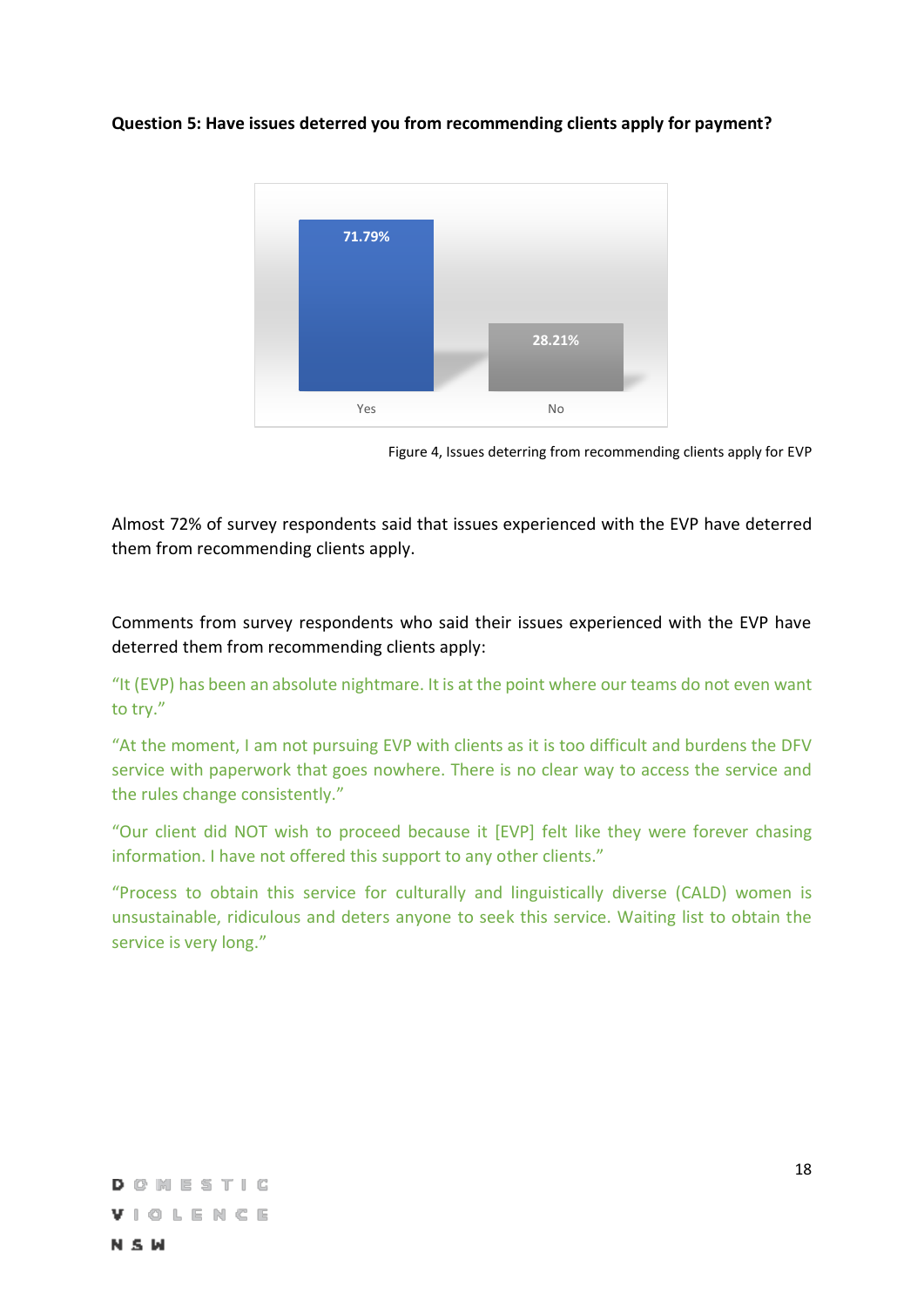# **14.67% 85.33%** Yes No

<span id="page-18-0"></span>Question 6: In 2022 have any of your client's been charged an 'administration fee'?

Figure 5, Clients charged an administration fee

Almost 15% of survey respondents said victim-survivors had been charged an administration fee this year.

Comments from survey respondents on the charging of an administration fee:

"I am very worried that they are not transparent around the admin fee – they stated they do not charge it, but staff on the phone line said that it is standard to take 1K (\$1000) from the client."

"In regard to an administration fee, I was told that clients would be charged this which is why they wouldn't be getting the full \$5000, but EVP wouldn't tell me how much the fee was."

"My client was offered vouchers and approved for additional support which totalled around \$4000. I had huge issues with the remaining amount and was told there was a service fee."

"Part of the payment was kept as admin fee, client received \$3500."

VIOLENCE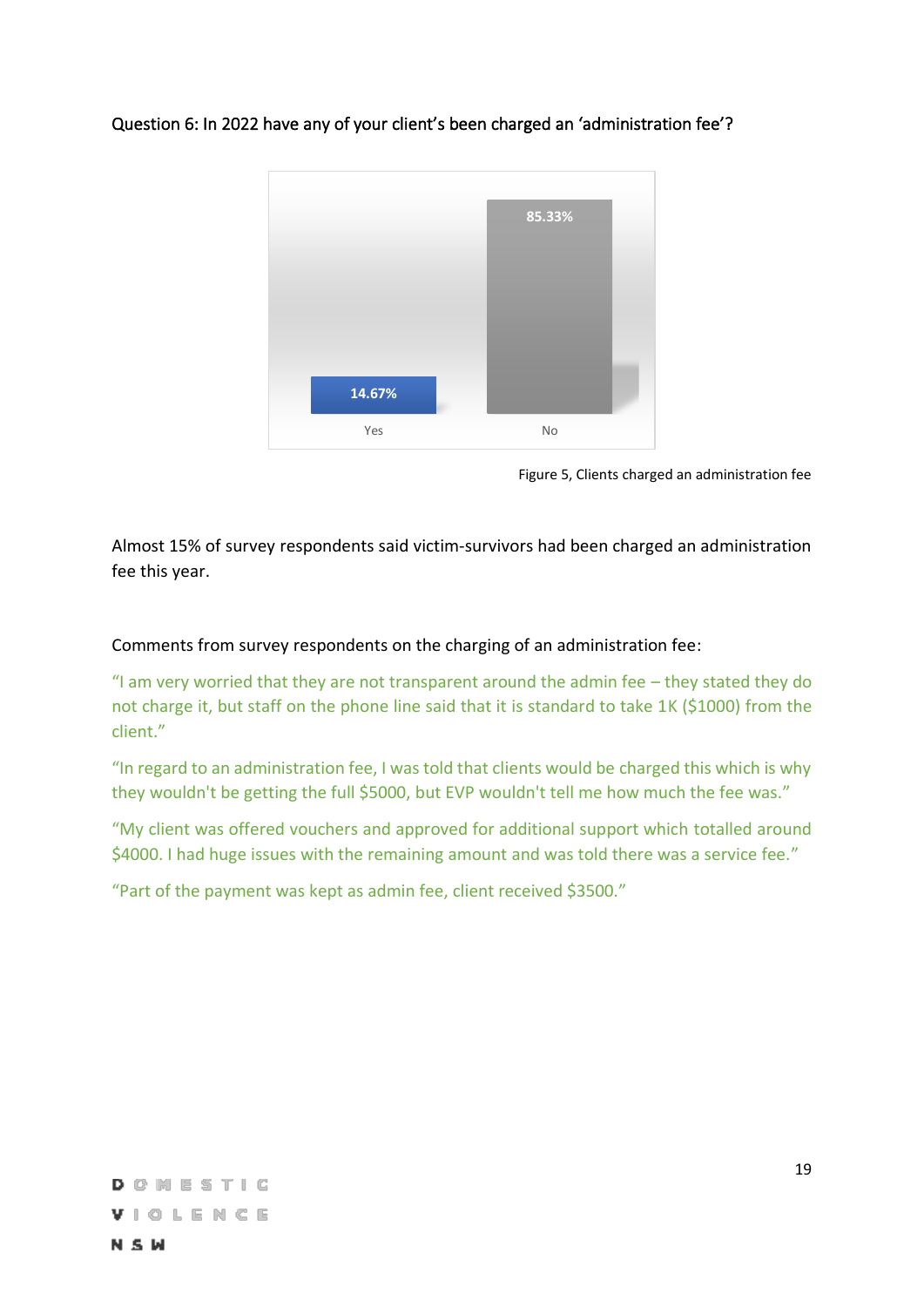<span id="page-19-0"></span>Question 7: Have any of your client's received the full \$5000 (including cash/vouchers and good and services)?



Figure 6, Clients who have received the full \$5000

Less than 15% of survey respondents said victim-survivors had received the full \$5000 payment.

Comments from survey respondents regarding how much was received in cash/vouchers and good and servicers:

"I have only been able to get \$1,500 in EFT payments for my clients. However, I have received no reply as to how to get the remaining \$3,500 of the EVP."

"Client received \$500 payment but would like further support, has received email informing that additional information is required, client gave up as they ask for too much information, which she had already given them."

"So far, all that has been received by my clients has been \$500 in Big W voucher (which seemed unrelated to the assistance requested) and \$1000 cash transfer."

"Client only received voucher for \$500 - nothing else was given to client."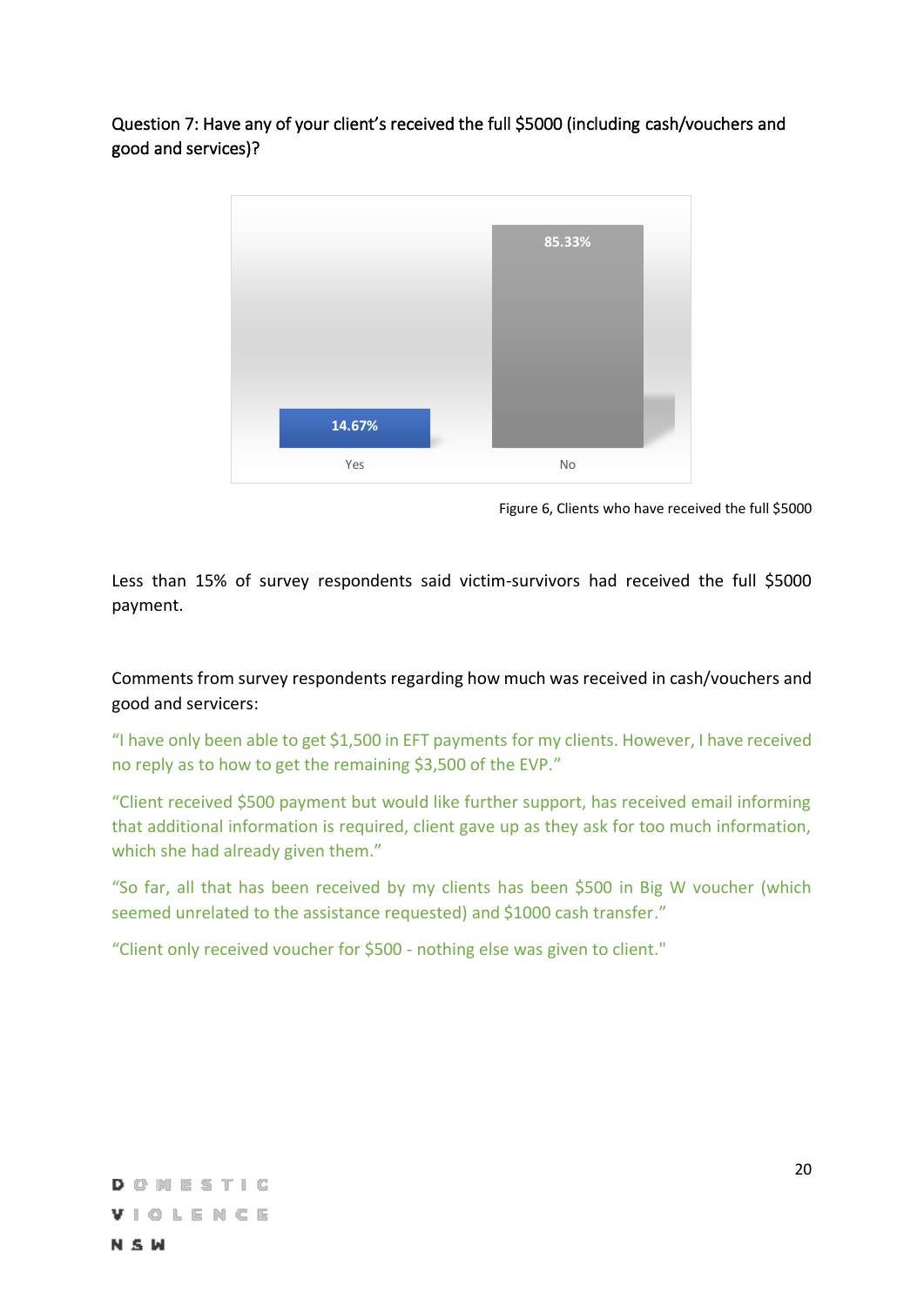

#### <span id="page-20-0"></span>Question 8: Have any of your client's been offered cash rather than vouchers?

Figure 7, Clients who have been offered cash rather than vouchers

Only 33% of survey respondents said their clients had been offered cash, rather than vouchers.

#### Comments from survey respondents on whether they were offered cash or vouchers:

"The biggest issue presently is about choice. Clients don't get to choose how they get vouchers. They get a limited number of options. A Kmart voucher is useless - can't be used online. Clients have the right of choice. Given them an EFTPOS card or a Visa debit card. Stop telling them how they can spend money that they are entitled to. It is NOT Wesley's money and being taken from some other budget - this is supposed to be an opportunity to help, support and empower. It's not."

"The issuing of vouchers instead of cash is demoralising and paternalistic. It suggests that these women do not understand their own needs or can't be trusted with 'cash'."

"My client was never offered cash payment."

"Vouchers were already used when clients received them."

The latter issue was reported by three members who highlighted the detrimental impact that this had on clients, having trolleys full of much needed items, only to be rejected and humiliated at the checkout. Particularly for those who have been subjected to financial abuse, this is a completely unacceptable continuation of that abuse, this time by an organisation tasked to help them.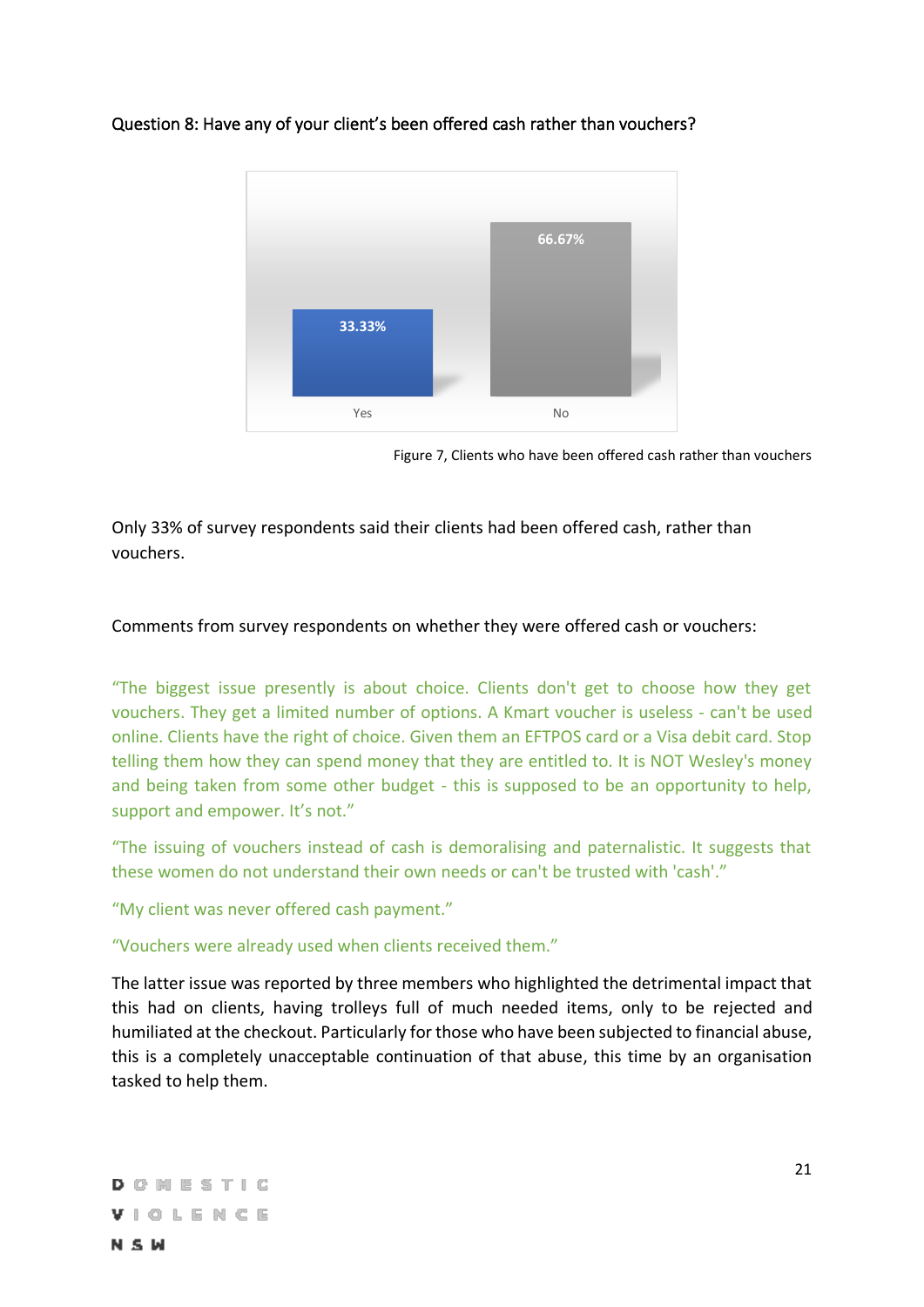#### **Question 9: Are there any other issues or concerns regarding EVP you would like to raise?**

Sixty-four respondents provided free text answers raising several concerns with the EVP including victim-survivor dignity and re-traumatisation, transparency issues, burden of work on DFV specialist services, extensive delays in processing and payments, and poor communication from EVP workers.

#### Victim-survivor dignity and re-traumatisation:

"It does more harm than good! It is in no way trauma informed and robs women of their dignity. Appalling rollout!"

"It is very humiliating for clients not being able to redeem their vouchers at the checkout due to the used vouchers being sent to multiple clients."

"Poor communication and lengthy delays as well as contradictory information and advice has contributed to client distress."

"Lack of communication from EVP caseworkers, extremely slow process, re-traumatising for clients."

"Their initial forms were horrendous and triggering. One question asked if the client believed he was going to kill her."

"Takes too long to process applications. The program is incredibly slow and clunky; this has meant client's escaping violence have not been able to access funds or furniture in a timely manner. This has led to traumatising of clients, and I have had to constantly apologise for the program delays."

#### Transparency issues:

"They wouldn't tell me how much the clients had left to spend which made it difficult for clients to know their budget when getting invoices for items they needed."

"Client was not approved for payment as by the time they got her application, it was past the timeframe, and she was denied payment due to this."

#### Burden of work on DFV specialist services:

"Existing services e.g., DVF, Refuge etc are doing the bulk of the work with referring requirements, quotes, producing evidence etc."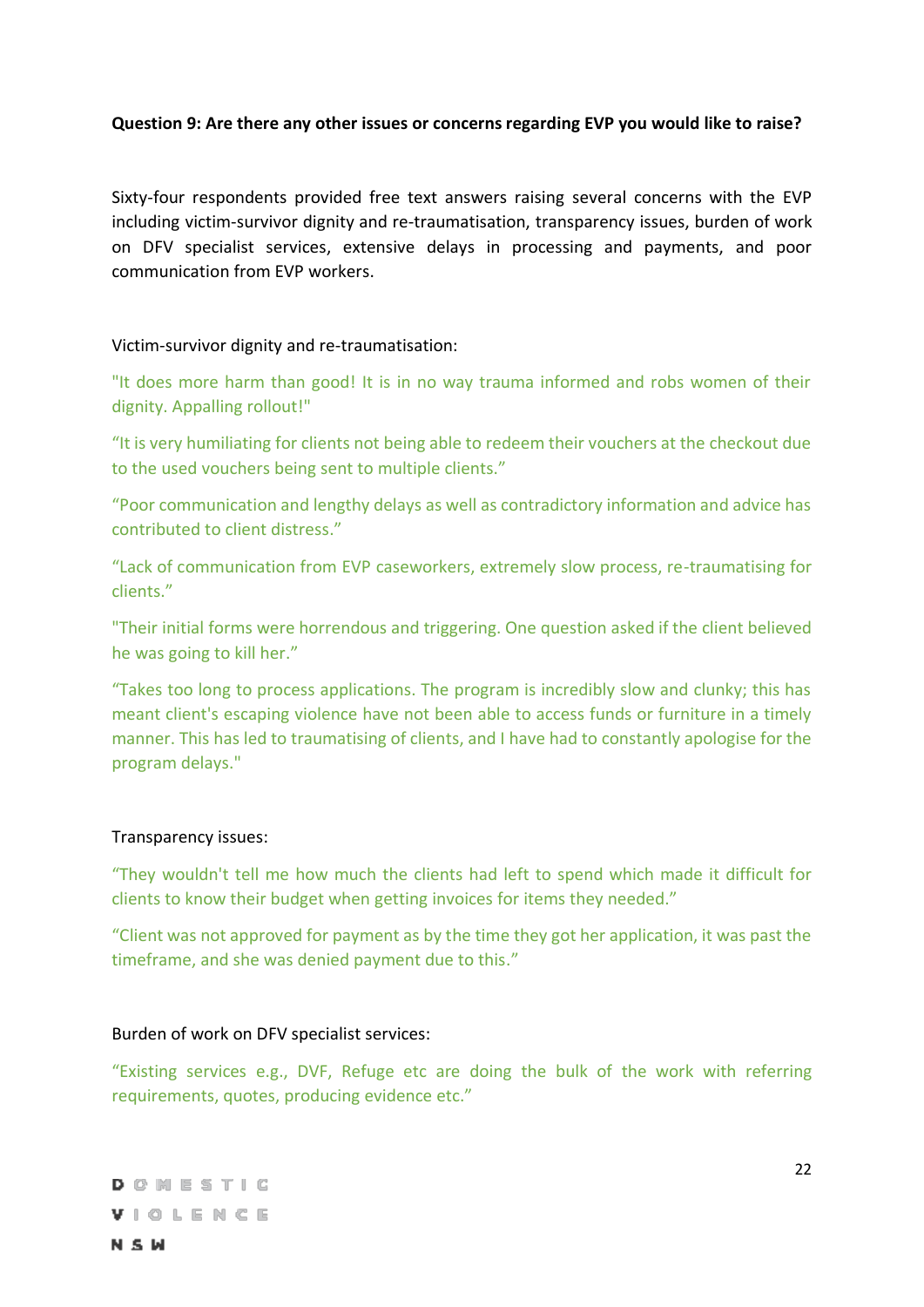"EVP workers have advised they will not contact clients, which means communication is going through an extra party (the referrer), slowing down the process."

"EVP staff not contacting clients directly but expecting the referrer to be the intermediary (this is time consuming and confusing for the client)."

This is contradictory to the advice provided by Uniting on 8<sup>th</sup> December 2021. We were assured this myth would be cleared up through organisational communication.

"(The EVP team) requests for me to confirm client eligibility after I have sent a support letter with the application letter. Surely with all that information plus access to my email and phone they could ask further questions if they need to clarify whether the client is eligible for the funding. They appear to be passing on the eligibility responsibility to us rather than checking it themselves."

#### Poor communication from EVP team:

"EVP Caseworkers are abrupt and rude at times."

"I applied twice and both times I was unsuccessful in even getting a response. A huge waste of time."

"Slow response time, support letter was sent over 2 weeks ago, I did not receive any confirmation that the email was received and neither worker nor client have heard anything yet."

"Lack of communication to advise of allocation delays. Failure to handover client's application progress to next EVP caseworker if original EVP caseworker resigns."

#### Issues regarding allocation of a caseworker:

"There have been long delays waiting for a caseworker to be allocated after being approved (one client has been waiting 3 months). "

#### Delay in receiving payments:

"Accessing the payment took around 3 months for a client I helped support. Ongoing communication issues. The outcome ended up being the client was offered \$1000 cash payment and \$500 grocery voucher."

"Client was approved for \$1500 payment, bank details etc were sent back the same day, 2.5 weeks later, she still hasn't received her payment."

"Took 2 weeks for client to receive \$500 payment via bank transfer."

**DOMESTIC** VIOLENCE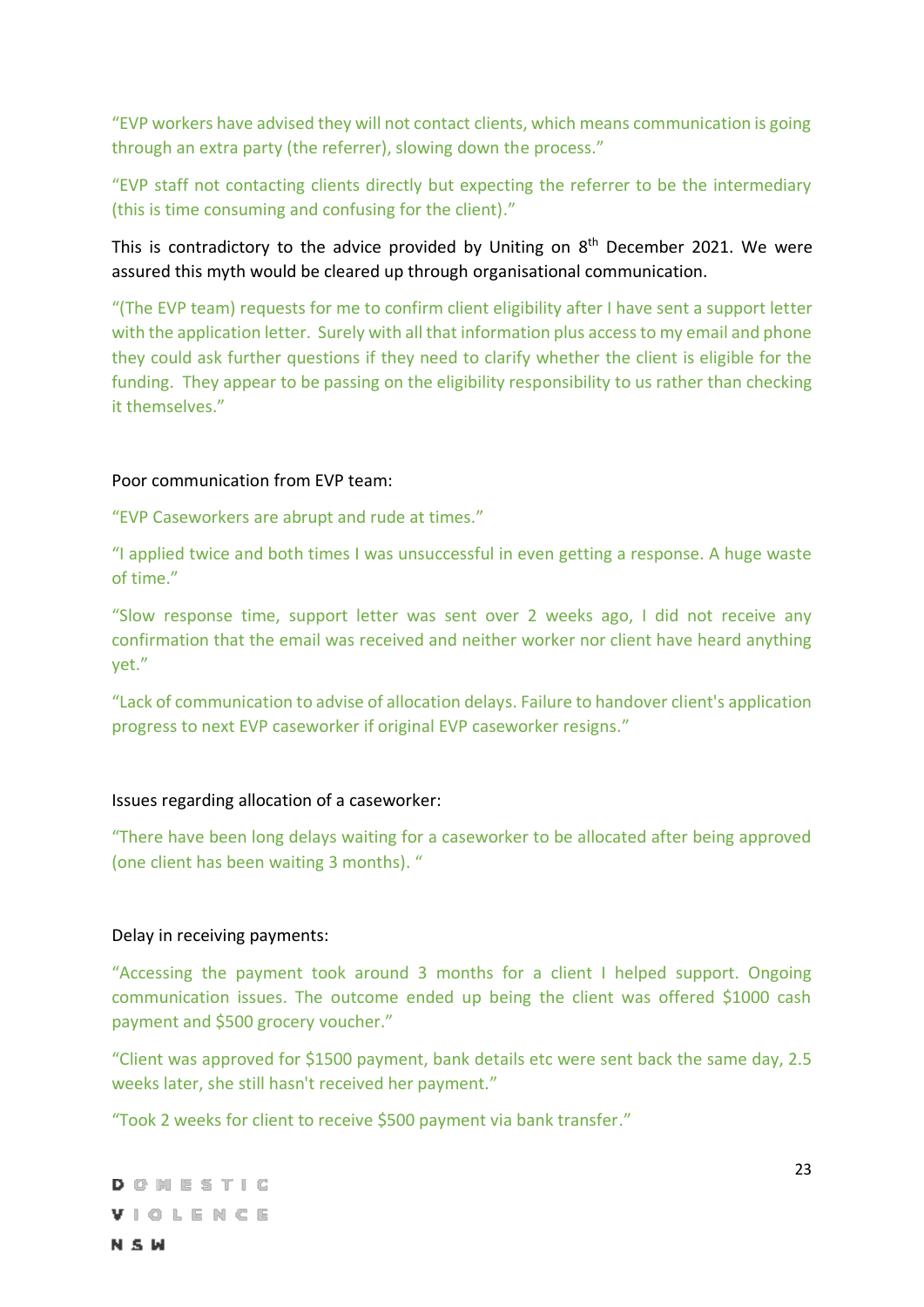#### Concern regarding 12-week eligibility after leaving relationship:

"Concern around the 12-week eligibility of leaving DFV relationship (not long enough for clients to seek support - should be offered up to 2 + years after leaving the relationship)."

"Client applied in November and was responded to end of Feb requesting evidence of the DV to be within 12 weeks from the date in Feb. She applied in November when she just left so there was no way the dates would fall within the 12 weeks required."

"All of this (applying for EVP) must be done within the first 3 months that we are working with the client to be eligible. Often there are other issues that we must deal with first, particularly safety and emotional concerns which can take three months to do in this climate, [where] lack of housing support and covid [take priority]. By then we could have missed the 3-month time frame for this funding."

#### Concerns regarding the application process:

"The applications need to be more flexible/generic as not all workers completing these are case managers, and therefore do not have things such as a support plan or financial risk assessment."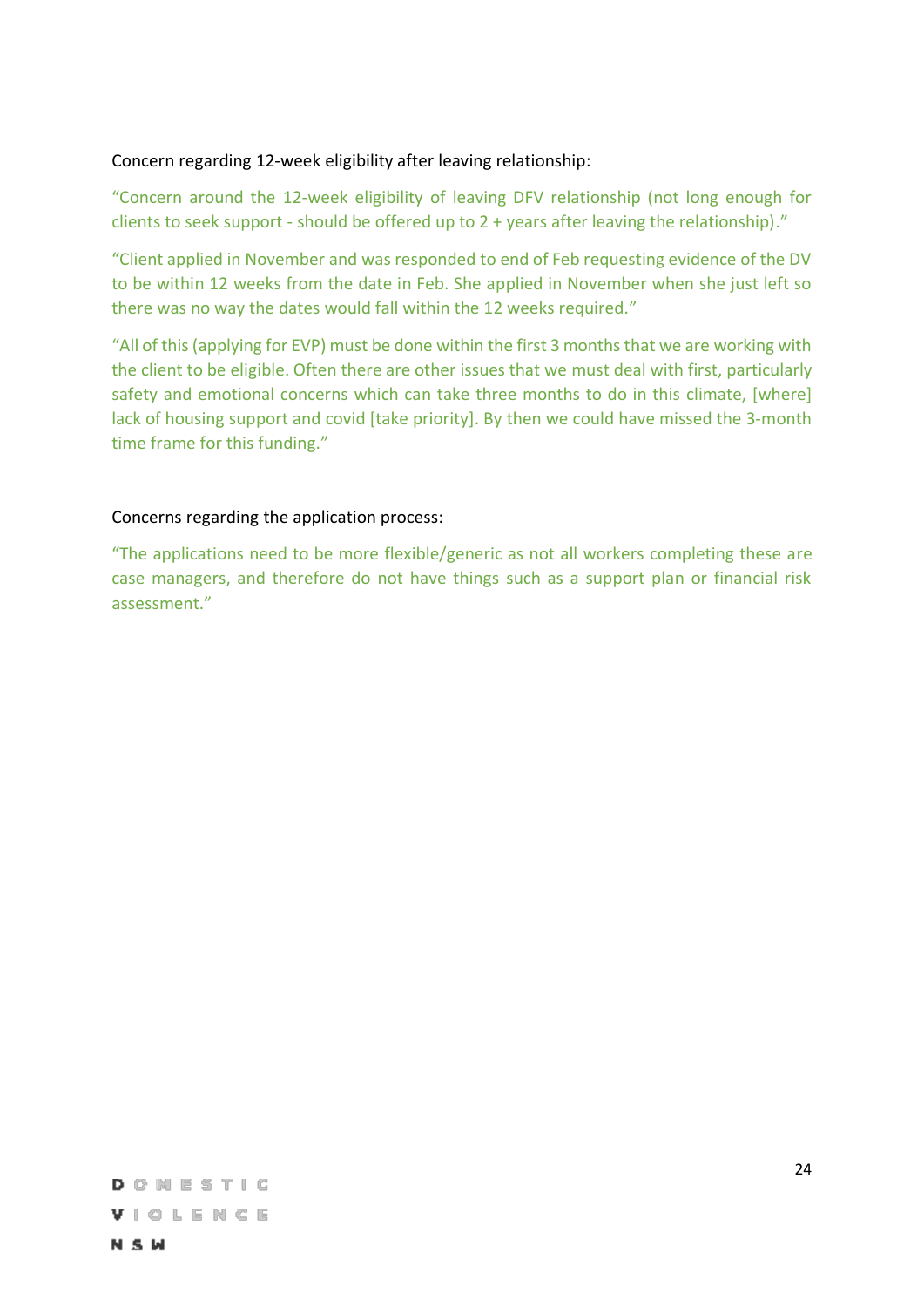## <span id="page-24-0"></span>Case studies

The following longer form case studies were provided by survey respondents in the comments section.

#### Case study 1:

I only work with clients for 3 months. Sometimes I must close with a client who is still waiting for some things through EVP. I've asked EVP to follow up directly with the client as I've closed supports. EVP kept emailing me pushing me to be the go between for them, they really didn't want to talk with the client directly, they asked me if the client had another caseworker who could support them with EVP so they wouldn't have to deal with the client directly.

I've submitted requests for reimbursement to EVP for a client and the team leader approved it, but the client never got the money. When I followed up with EVP about this, they said the client's 12 weeks with them was up (even though the reimbursement was submitted and approved within the 12 weeks). I had to advocate for the client to get the reimbursement, which they eventually got.

I'm a high crisis DV caseworker trying to help clients and their children with safety concerns. Our service gets clients who are at very high risk, we work with them for approx. 3 months to get them safe and then refer them to a step-down service so we can take on the next highrisk client. I'm having to extend my support periods with clients because of the time it takes to get things through EVP, which means I'm unable to take on another high-risk client/family because I'm busy dealing with EVP administration processes unnecessarily.

It's so much quicker for our service to pay for client's items upfront so the client has what they need straight away as EVP takes too long to process and pay for items. Our service then claims reimbursement back from EVP. But this is not a sustainable solution as our service is not funded to do this, we don't have the money to do this for all our client's (we only do it for extremely urgent situations e.g., security upgrades for immediate safety or a fridge if the family doesn't have one due to DV). Again, this is also very time consuming for our staff and takes our time away from other high-risk situations/clients.

EVP need a faster way to make payments. The process of having clients get invoices that match EVP's specific criteria is not working. One client told me that the process was so stressful for her, and it made her situation much more difficult (she was escaping DV from her very dangerous, violent partner who was in a bikie gang and she has 2 young children). The client was terrified to go to the shops in case she ran into the perpetrator or his associates, so just going and getting the invoices was traumatic, let alone the long and convoluted process of getting the 'right' invoice with the 'right' details on it.

EVP is meant to help women and makes it easier to escape DV, not make it harder and more stressful. Colleagues tell me they aren't referring clients to EVP because the process is so difficult, confusing and time consuming.

DOMESTIC VIOLENCE **NSW**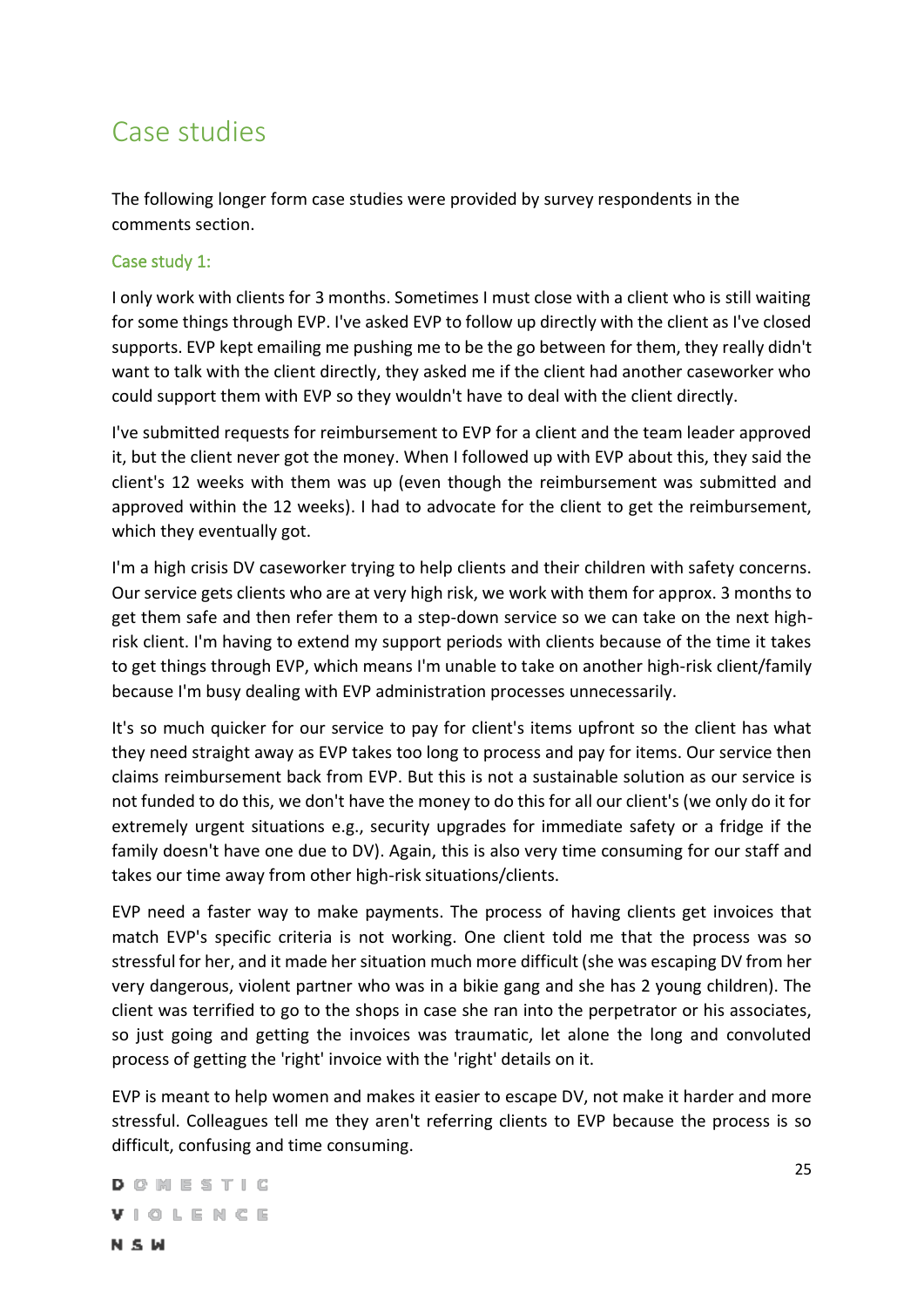#### Case study 2:

EVP don't give out consistent information to referrers or they might give information to some referrers but not to others. EVP never told me that they have accounts set up with certain stores (e.g., Amart Furniture and JB HiFi), I only found this out when I spoke to another worker who had referred someone to EVP. This would have been good information to have much earlier as it means clients don't have to get an invoice if they choose items from these stores.

I've had clients say that trying to get an invoice that EVP will accept is very difficult and we end up going back and forth with EVP for weeks sending through multiple invoices before EVP will accept it. One client ended up getting about 4-5 invoices for a lounge from different stores because each time we submitted an invoice, EVP rejected it.

We tried Fantastic Furniture but the document said 'sales order', not 'invoice', then the invoice was addressed to the client and EVP need it addressed to Wesley Mission, then we tried Amart Furniture but the item client chose wasn't in stock at the local store (even though it was being delivered anyway), then the item she chose was a 'custom order' and EVP won't approve custom orders from Amart (which they didn't tell us before the client chose the item).

Often by the time the client was able to get an invoice that is acceptable for EVP, the item is no longer available, or the price has gone up and it's no longer within the client's budget.

EVP don't have a phone number to call to get information quickly, they only use email, or they call me from private numbers so communication is difficult. They make it my responsibility to pass on information to the client or get information they need from the client. I don't have time to go back and forth constantly between the client and EVP, it would be much easier if they just communicated with clients themselves.

#### Case study 3:

The communication from the case management team is very inconsistent, seeking invoices then requiring further justification for items seeking to be purchased.

For example, the client had to justify why she needed to buy her child a new school uniform after fleeing. The information from the referring agency already outlined the victim had fled to a safe place and the referral form outlined what was required.

There were three weeks of correspondence from the EVP team and the referring agency due to Lowes not being able to provide an invoice. The victim-survivor did seek to be provided cash/voucher to purchase, but EVP declined, and stated payment would be reimbursed.